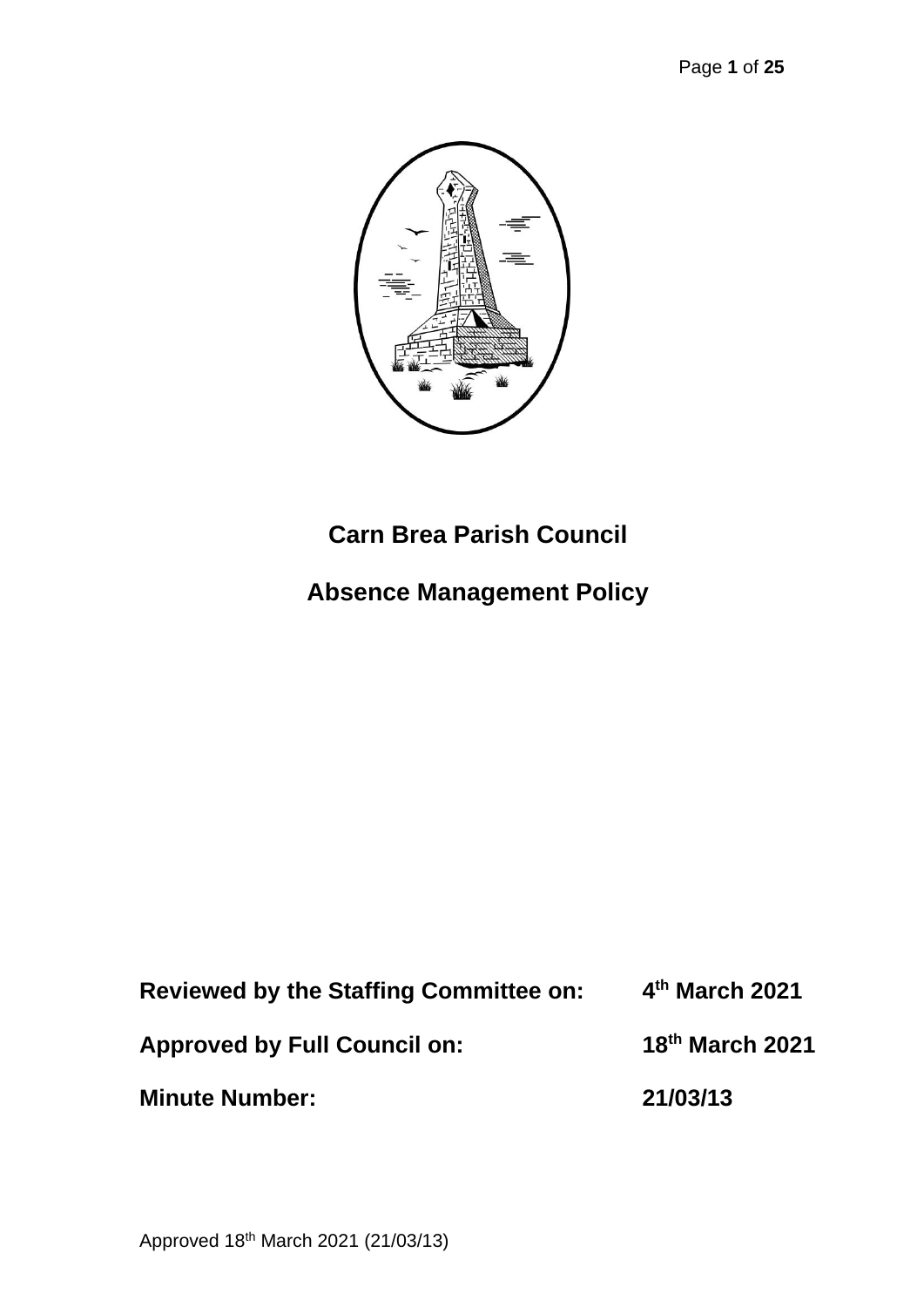### **1 Introduction**

The Council is committed to providing effective, high quality service and to optimising the contribution of all employees. As part of this aim, it is essential that all employees are committed to maximising attendance.

The Council is concerned for the wellbeing of its employees and seeks to protect their health and safety by creating a safe working environment. In return, the Council expects all employees to take reasonable care of their own health, seek medical help whenever appropriate, and to attend work when fit to do so.

The Council recognises that genuine medical grounds will occasionally result in employee absence. It is the Council's policy to treat all such sickness absence in a fair, sensitive, and consistent manner across all areas of the workforce.

The Council must balance the sensitive management of genuine individual sickness against its need to be publicly accountable for its resource allocation and, as such, cannot sustain high levels of sickness absence. Action will therefore be taken to address recurrent short-term sickness or extended periods of absence as appropriate.

#### **2 Aims**

In order for the Council to meet its responsibilities, it will ensure that:

- It provides a supportive environment for those employees affected by illhealth;
- Managers and employees adhere to this policy and procedure; and
- Levels of sickness absence are the subject of routine monitoring.

## **3 Responsibilities**

The onus for attending work on a regular basis and for reporting absence in accordance with the Council's agreed procedures rests with the employee. It is also an employee's responsibility to appropriately detail any periods of absence on their record of hours worked.

The responsibility for recording, monitoring, and managing absence on a day-today basis lies with the Clerk. It is therefore essential that they ensure that all employees are aware of the Council's Absence Management Policy and Procedures.

Each employee will receive a copy of this Policy on appointment and on each occasion, it is amended.

#### **4 Review**

This Policy and the supporting procedural guidelines will be reviewed annually. Responsibility for conducting this review lies with the Clerk/Staffing Committee.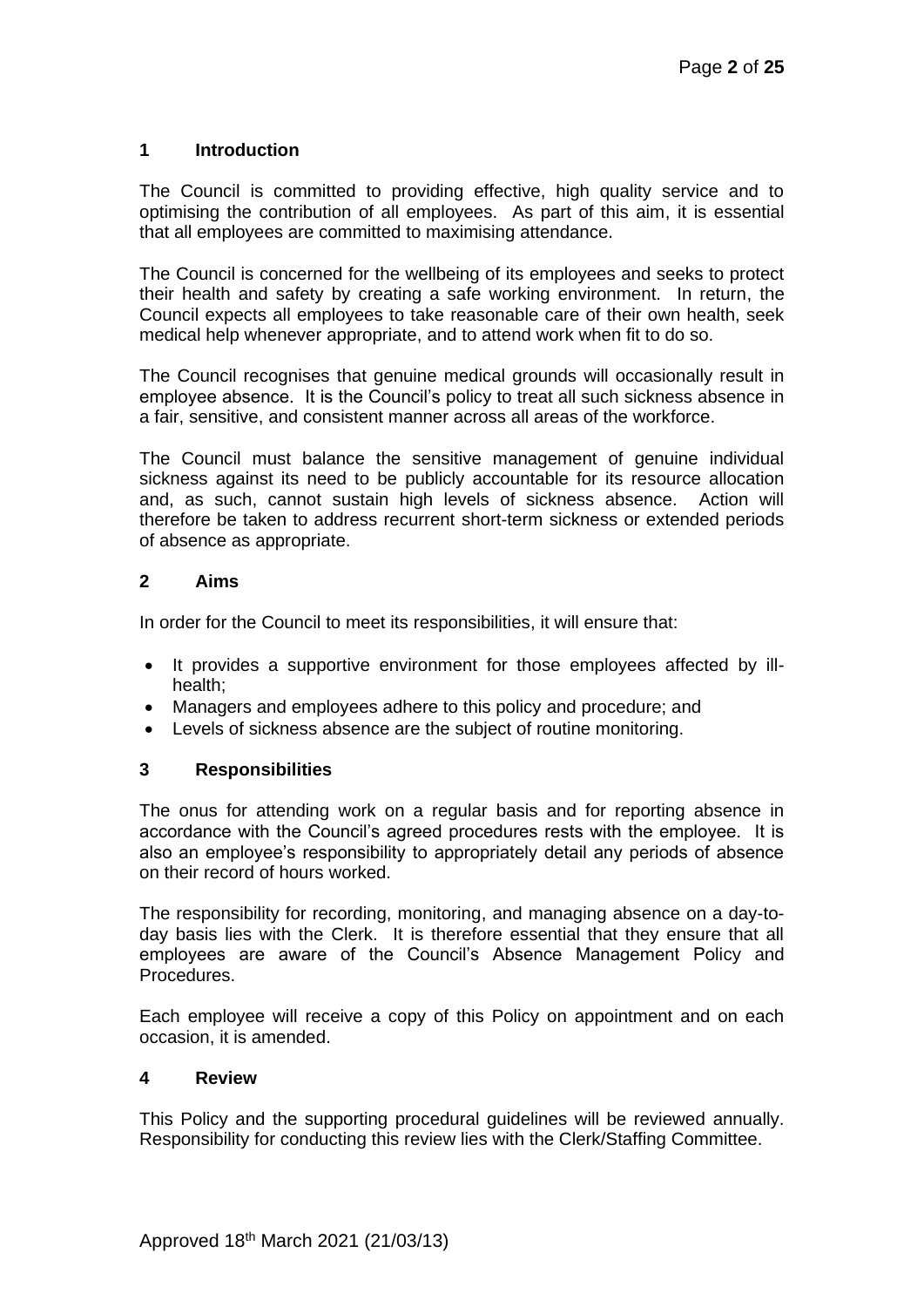## **5 Employee Absence**

#### **5.1 Unauthorised Absence**

Employees who deliberately fail to attend work without proper excuses or in breach of management instructions will be committing gross misconduct which could result in dismissal without notice or payment in lieu.

## **5.2 Reporting**

If you are unable to work due to illness/injury you must personally inform the Clerk of this fact as soon as possible and in any event by no later than the end of the first working day of your absence. When you phone in sick you must make every effort to speak to your manager directly. Do not simply leave a message with a colleague or send an email or text. If you need to leave a message for your manager then they may contact you during the day to discuss your absence with you. You should provide:

- The nature of the absence;
- The date the injury/illness began (including weekends and holidays);
- The expected duration of the absence: and
- Whether there are any immediate work commitments that need completing/reassigning during the absence.

If the Clerk is unavailable, you should ensure that contact is made with the Chairman or Vice Chairman of the Council

It is important that you keep in touch with the Clerk about the likely length of your absence so that appropriate arrangements can be made for cover and you should phone in sick on every day of your absence unless either you have previously informed the Clerk that you will be off sick for a particular period of time or your absence is certified by a GP 'Fit Note' (Form Med 3).

Hangovers are not regarded as legitimate reasons to take sickness absence. Absence by reasons of hangovers will be regarded as disciplinary offence which may result in dismissal without notice or payment in lieu. You should be aware of the rules governing the consumption of alcohol set out in the Alcohol and Drugs Policy.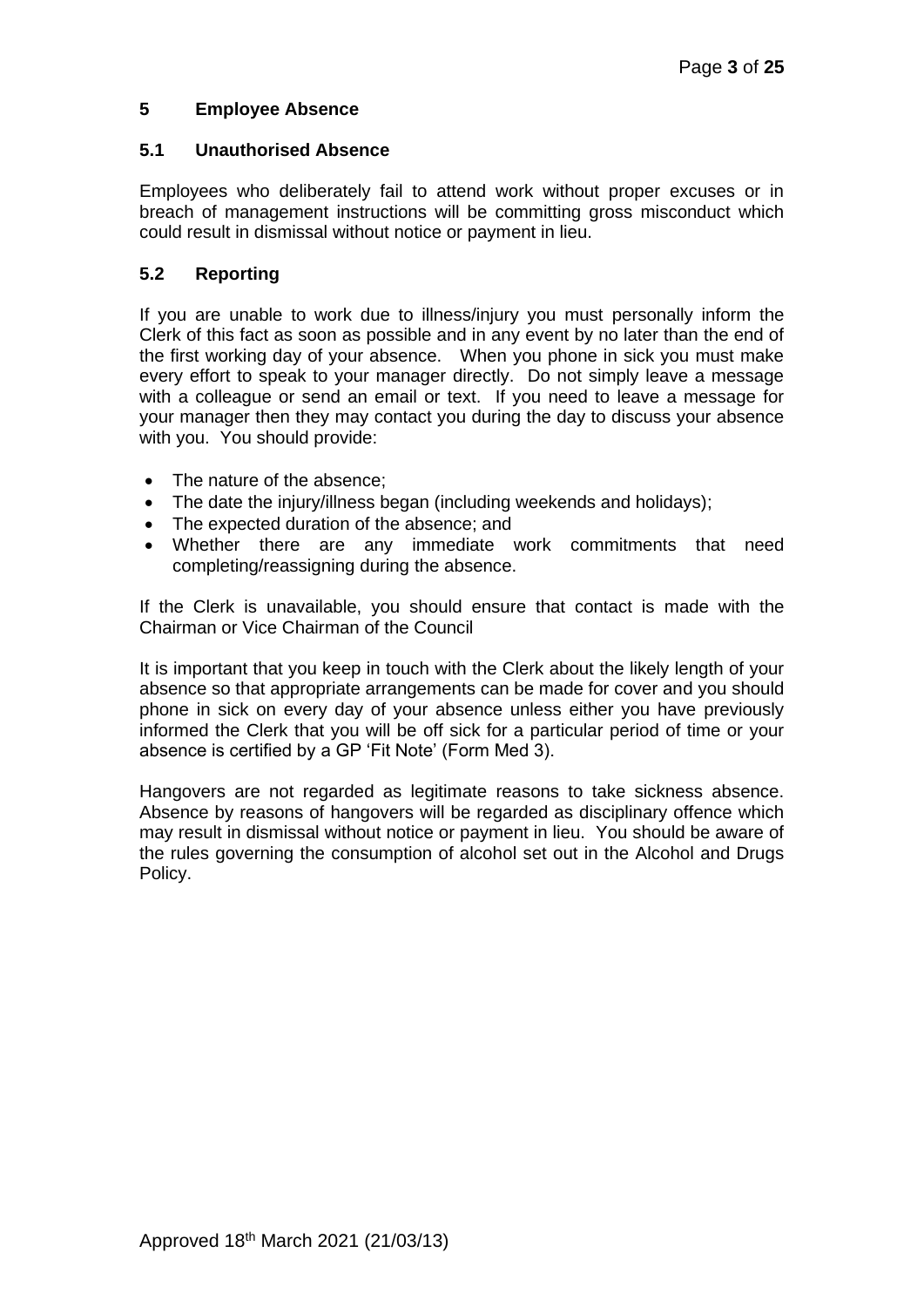## **5.3 Certification**

The Council requires any absence of more than 4 days to be certified by a 'selfcertification form' (Form SC2).

Any absence of more than a week must be certified by a 'Fit Note' (Forms Med 3 or Med 10).

If the doctor's certificate states that you "may be fit for work" you should inform the Clerk immediately. The Clerk will discuss with you whether there are any additional measures that may be needed to facilitate your return to work, taking into account the doctor's advice. This may take place at a return to work interview or an absence review meeting. If appropriate measures cannot be taken, you will remain on sick leave and the Clerk will set a date to review the situation.

Uncertified absence may be treated as misconduct and will not be paid.

Where any period of sickness absence occurs immediately before or immediately after a period of annual leave then the Council may require such absence to be certified by a GP at your own expense.

#### **5.4 Return to Work Meetings**

When you return to work after any period of absence the Clerk will arrange to meet with you unless there is regular absence. This meeting will occur on your first day back, or as soon as possible thereafter. The purpose of this meeting is:

- to provide an opportunity for the Clerk to assess wellbeing and if necessary refer back to a doctor;
- to give you an opportunity to voice any concerns that you may have and/or to identify any domestic, welfare or work-related problems in an appropriate forum;
- to ensure that you are aware of work-related matters that have occurred during your absence;
- to fill out the sickness declaration form (should you need to claim Statutory Sick Pay)

#### **5.5 Miscellaneous**

It is important that you comply with these procedures in order that:

- the Council can be aware of potential problems and provide assistance to you where necessary;
- any sick pay to which you would otherwise be entitled is not withheld or refused.

Records retained in respect of sickness absence will be treated with sensitivity and confidentiality and at all times in accordance with the provisions of prevailing Data Protection Legislation. You will be entitled to access your records on request.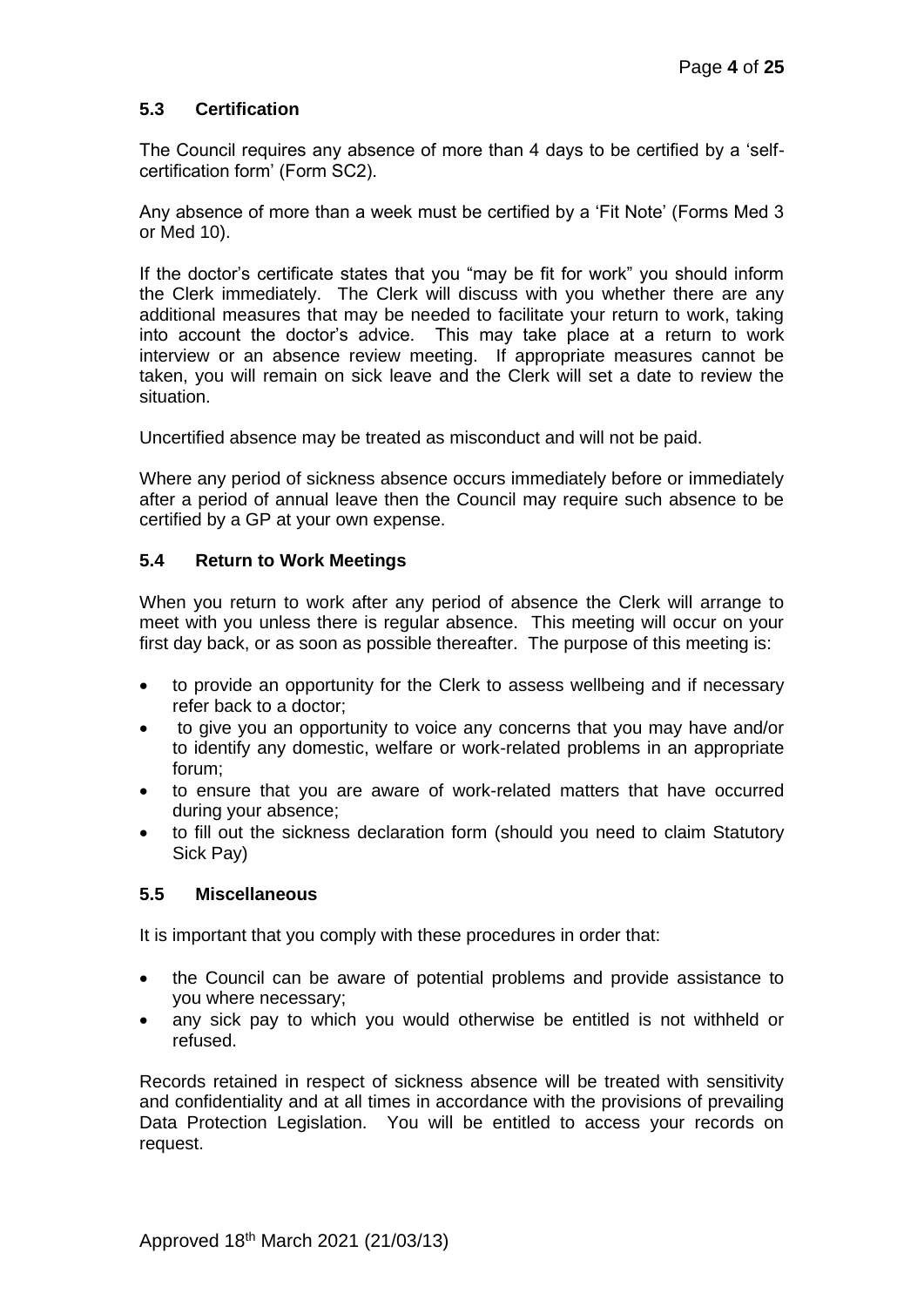## **6 Employees Absence: Guidelines for the Clerk**

#### **6.1 General Issues**

The Clerk is responsible for the management of employee's sickness absence within the Council and should therefore ensure that all employees are aware of, and comply with, the Council's procedure for reporting absence from the workplace.

Where employees have failed to follow established procedures in respect of notification of absence or the provision of medical certificates etc. they should be reminded of their obligations and, if appropriate, notified that further noncompliance may result in the initiation of disciplinary action. Where there is concern that an employee has wilfully abused the sickness absence provisions or absented themselves from work without satisfactory reason or explanation the matter should be referred to the Staffing Committee for consideration regarding using the disciplinary procedure for investigation and appropriate action.

If an employee is ill while they are on holiday, this time should be regarded as sick leave provided that they can provide a doctor's certificate. Post-dated certificates i.e. covering a period prior to the doctor's appointment will not be accepted.

Where a public holiday falls during a period of sickness absence the employee concerned will continue to receive sick pay however no substitute public holiday will be given.

Should an employee who has been refused annual/flexi leave subsequently report sick for the period requested, the Clerk should carefully investigate the circumstances. The Clerk may consider requiring the employee to submit a doctor's certificate for the period in question. Where this is the case any cost incurred will be reimbursed providing the employee is able to submit a receipt.

It is not expected that the Clerk will normally contact employees at home during periods of self-certificated absence although there may be occasions when this is necessary as a result of issues arising at work. The timing of contact with an employee at home during periods of certificated absence must be a matter of judgement with consideration being given to the nature of the absence, the importance of the job, the problems of providing cover, the employee's previous absence record, and the effects of the absence on service provision and other employees.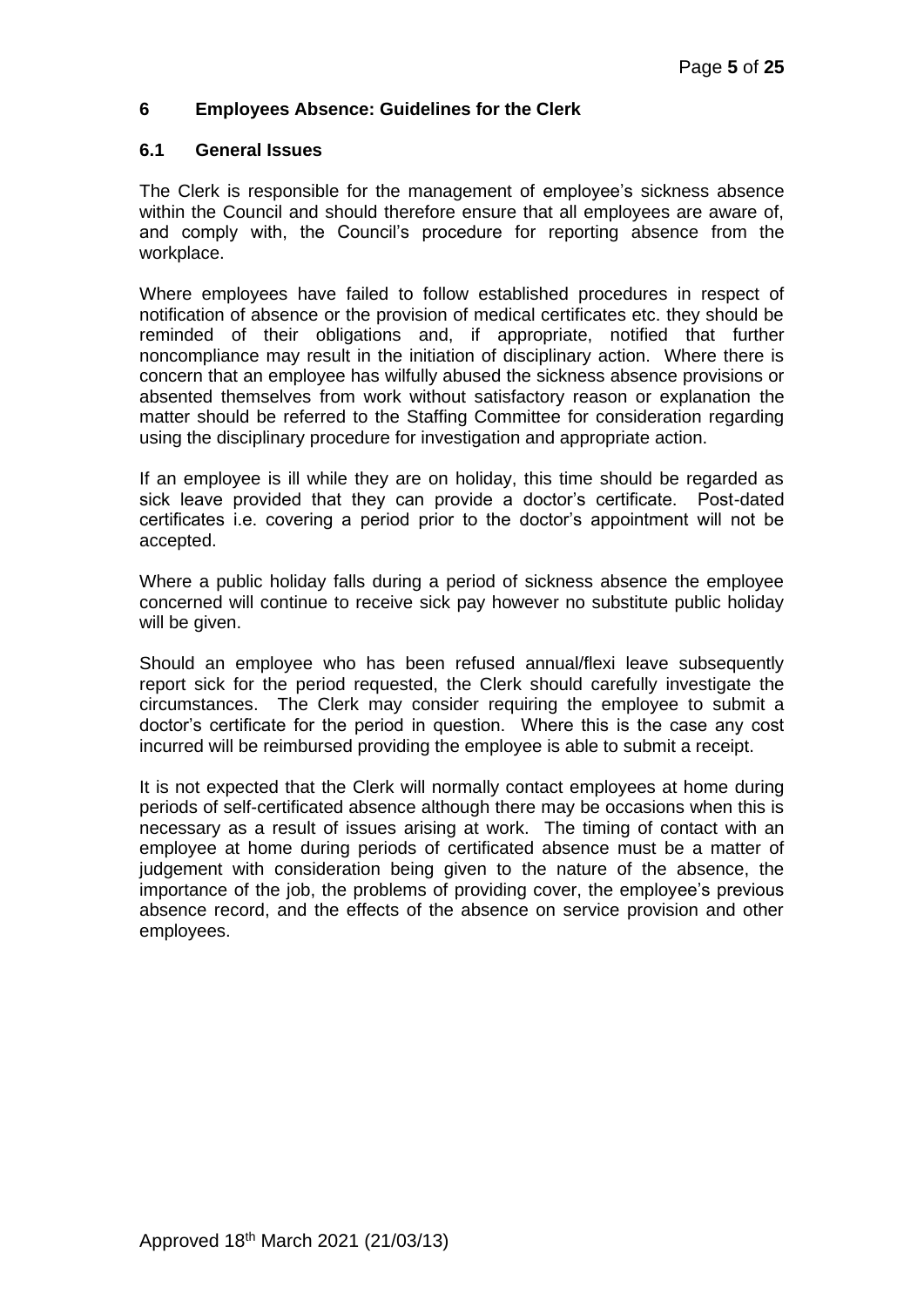## **6.2 Return to Work Meetings**

Effective absence management depends upon the availability of relevant information, and the Clerk should therefore arrange to hold a return to work meeting with employees following each period of absence. Return to work meetings present an informal opportunity to establish the cause of the absence, indicates to the employee an interest in their welfare, and allows the Clerk to establish whether the employee requires any further help or support. They can also provide the opportunity for the Clerk to alert an employee to concerns that the Clerk may have in respect of situations where an unsatisfactory absence record is developing.

A Return to Work Form (found at Appendix 1) will be completed after every period of absence (including half days).

Meetings should be arranged as soon as practicable and preferably within two days.

In some cases, the discussion will only need to be brief. In other more complex cases, for example where there is a history of a high level of sickness absence, the meeting will need to be more involved. An employee can refuse, if they wish, to provide information at the return to work discussion. Where this is the case, the Clerk should attempt to identify with the employee the reasons for this refusal. If the employee does refuse to cooperate in the return to work discussion, the Clerk should record your attempts to conduct this discussion and the employee's refusal.

### **6.3 Long Term Absence**

All cases of long term absence will be treated sympathetically and every assistance will be given to the employee to return to work. The Council will maintain regular contact with employees who are of sick for an extended period.

In order to ensure that the Council has access to guidance and advice in respect of the best course of action to follow in relation to such cases of absence, employees who have been absent for a continuous period of three weeks may, depending on the nature of the absence in question, be invited to an absence review meeting. A result of this meeting may be to refer the employee to the Council's Occupational Health Physician or seek a medical report from your GP. Where the Occupational Health Physician makes a recommendation which may affect the employee's continued employment, the Clerk should arrange to meet with them to discuss alternative options. Employees may wish to have the support of a trade union representative or a work colleague present during such a meeting, and this should be positively encouraged.

While a return to work following a period of prolonged absence may be facilitated by temporary redeployment or phased re-introduction, i.e. job sharing or part-time working, an employee can be advised that the Clerk will discuss these options with them, and if appropriate ensure that support mechanisms necessary for this to occur are provided. Such arrangements will be for a defined period and will be subject to joint review.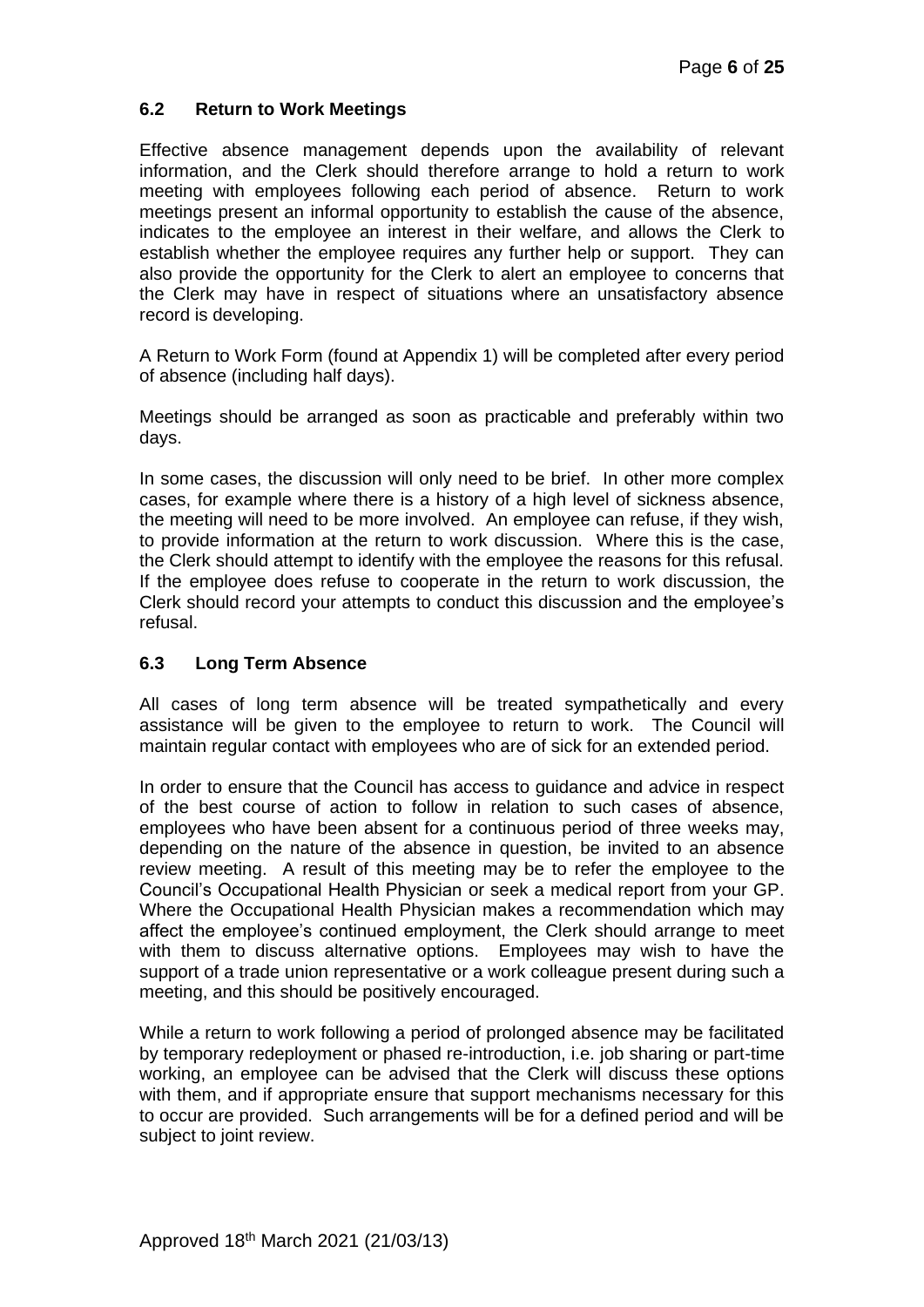## **6.4 Alternative Work**

The Council may consider agreeing changes to an employee's duties or other working arrangements when it becomes clear that due to sickness or injury they will not be able to return to normal working. Any such changes will be subject to the needs of the business and there is no guarantee that permanent arrangements of this sort will be possible.

Where duties or working hours are varied in this way when the job being done by the employee will need to be reassessed to determine the appropriate level of remuneration. This will then need to be agreed with the employee. If an agreement is not reached then the Council may proceed to dismiss the employee in accordance with the procedure for long-term sickness absence.

## **6.5 Phased Return to Work**

As an employee recovers from illness or injury it may be possible for them to undertake a limited range of duties as a preparation for returning to normal work. The Council will try whenever appropriate in light of medical advice to allow for a phased return to work from any long-term illness. This may involve reducing the employee's hours, or the scope of their duties or both. The purpose of a phased return, however, is to provide a bridge between sickness absence and normal working and so any such arrangements will be time-limited and will not normally extend over more than three months.

## **6.6 Frequent Intermittent Absence**

Although there will be informal return to work interviews after all periods of absence, after four episodes of absence or a total of ten days short term sickness absence within any period of twelve months, the Clerk will be required to institute a more formal review of attendance and reasons for absence with an employee. The Clerk should therefore arrange to meet with any employee whose absence record matches or exceeds the above criteria.

During the interview, the Clerk should draw the employee's attention to their poor attendance record, and the problems that their absences are causing for the Council and other employees. Where no underlying medical condition is disclosed, the employee must be advised that their attendance record will be monitored (over a period of not less than three months) and that significant improvement will be required. In addition, employees must be warned that if no such improvement is forthcoming, serious consideration will be given to reviewing their employment situation. This must be confirmed in writing to the employee and a copy placed on their personal file.

Return to work interviews must continue to be carried out following any absences which occur during this monitoring period. These interviews will afford the Clerk the opportunity to remind the employees of the Council's concerns.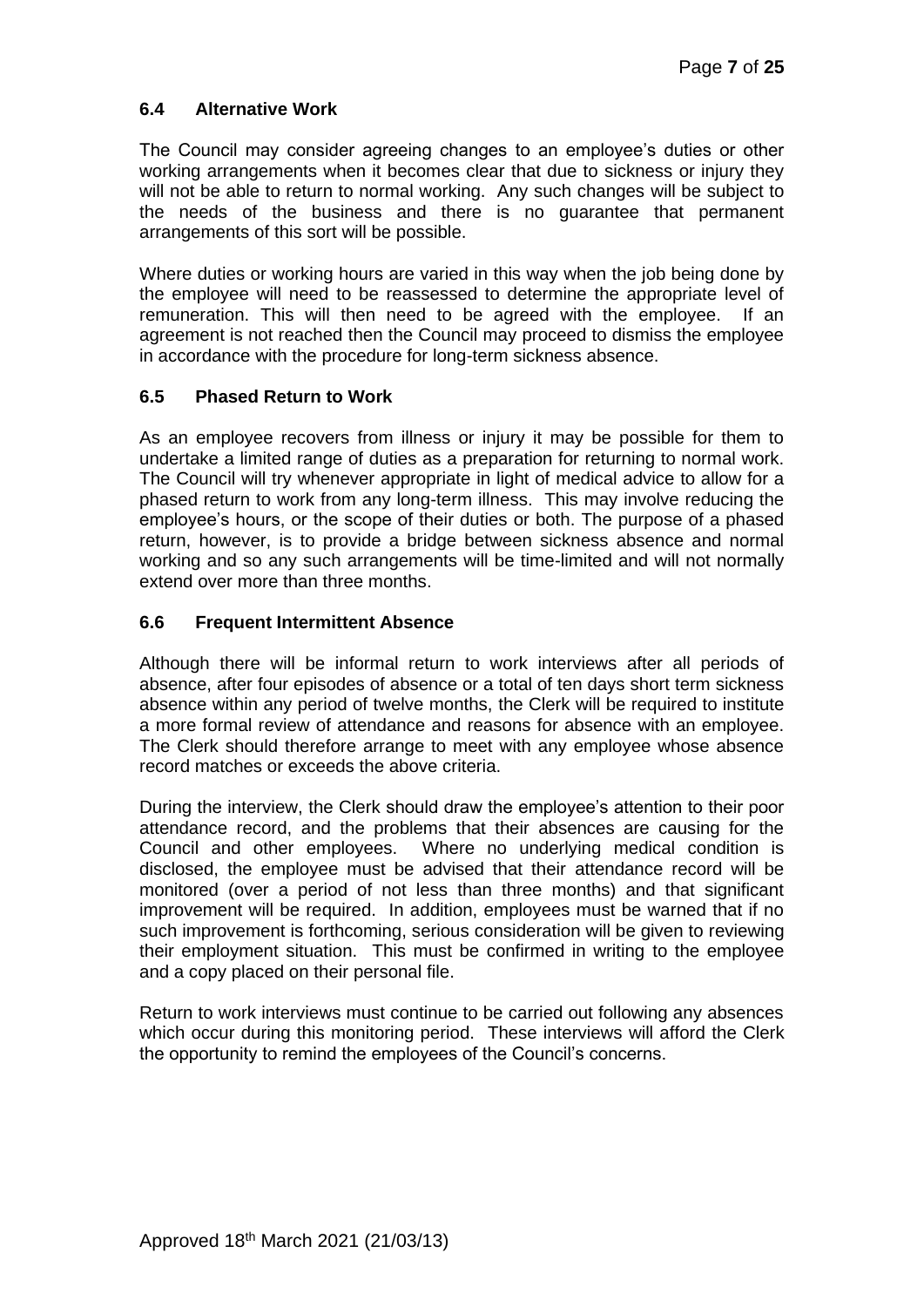If, after the period of monitoring has elapsed, no significant improvement in attendance has been effected, a further interview must be arranged. At this interview, the employee must once again be reminded of the problems caused by the absences and asked if they wish to disclose any underlying medical condition or problem of which the Clerk should be aware. If such a condition is disclosed, a medical referral should be arranged. Where no underlying medical condition exists, the employee should be told that their attendance record will be subject to a further period of monitoring (of not less than three months) and that their employment may be terminated if the required improvement is not effected. Employees have the right to be accompanied to the meeting by a trade union representative or a work colleague.

Employees whose levels of attendance improve satisfactorily during periods of informal and/or formal monitoring must be reminded that they will be expected to maintain these levels of attendance. Failure to do so will result in further monitoring and/or the initiation of formal action.

## **6.7 Personal, Domestic or Work Related Problems**

Where an employee reveals that their absence has been a consequence of personal, domestic or work related problems, the Clerk should endeavour to discuss with them any relevant details which they wish to disclose. Although an employee may have genuine concerns about revealing sensitive or personal information, they should be reminded of the fact that such matters will be treated confidentially, and that the Council cannot assist them if it is not made aware of the problem. Should an employee wish to discuss matters with someone other than the Clerk, the Chair of the Staffing Committee can be contacted for a confidential interview.

Once the problem has been clearly identified, appropriate assistance can be afforded to the employee. It is not possible, in a guidance document such as this, to cover all circumstances, but special leave, temporary adjustments in working arrangements or referral to specialist agencies are available options.

## **6.8 Alcohol/Drug Dependency**

Where an employee discloses that their absences are a consequence of alcohol or drug related problems they will be encouraged to seek help and treatment voluntarily through the Council's Occupational Health Service or through resources of their own choosing. Employees will be granted, if necessary, leave to undergo treatment and any such leave will be regarded as sick leave within the terms of the Council's sick pay scheme, with the monitoring of progress by the Occupational Health Service.

Should an employee refuse or discontinue any programme of assistance designed for them, then any unacceptable behaviour or inadequate standard of work will be dealt with on its merits through referral to the Staffing Committee for consideration to implement the Council's Disciplinary Procedure.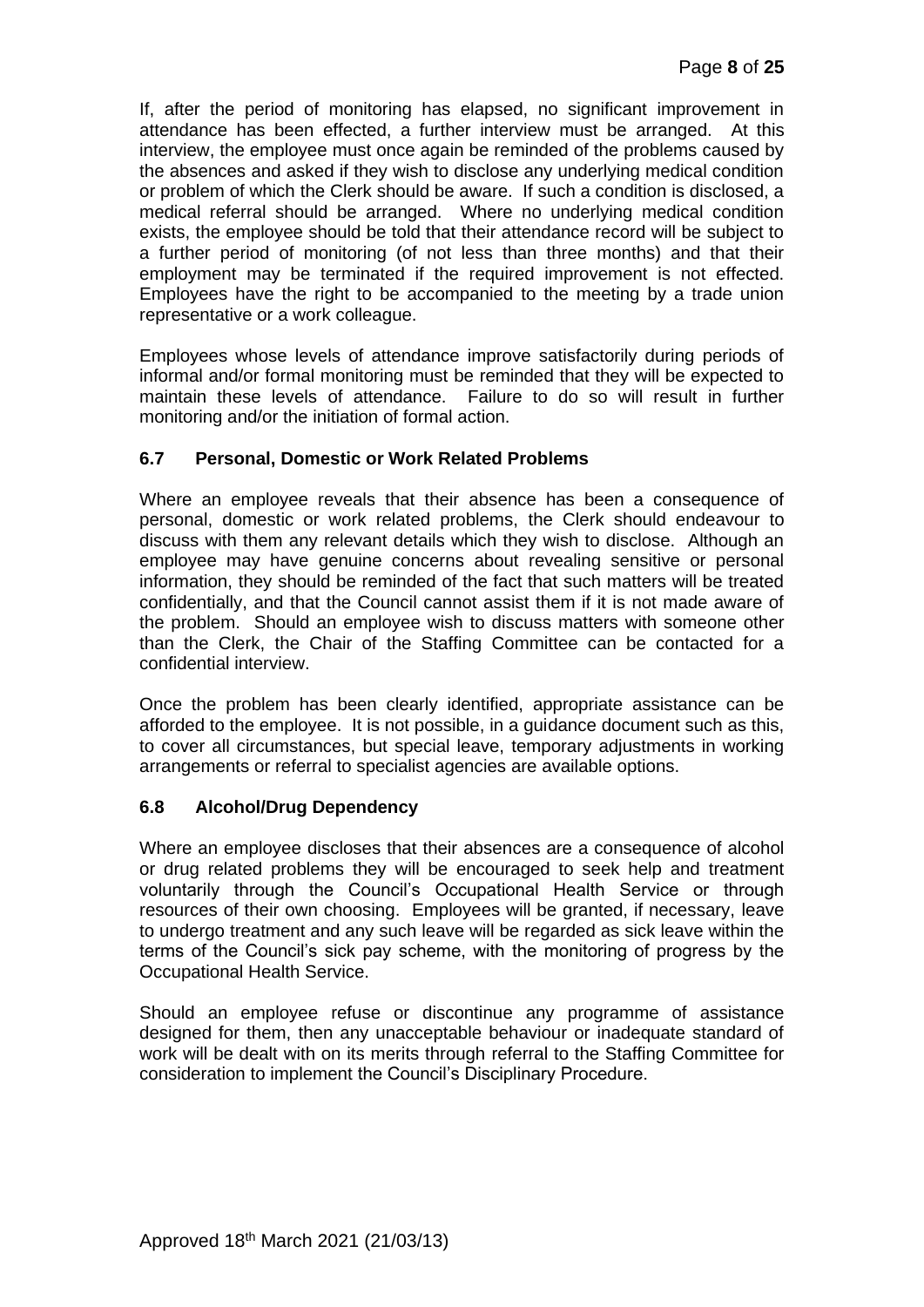### **6.9 Infectious Disease**

An employee who is prevented from attending work because of contact with infectious disease shall be entitled to received normal pay whilst absent from work in consequence of this. The period of absence on this account shall not be reckoned against the employee's enticements under this scheme.

If an employee is suffering from infectious diarrhoea or vomiting they should not return to work for 48 hours from the last bout of diarrhoea or vomiting.

If an employee contract an industrial disease, or is involved in an accident or assault arising out of, or in the normal course of their employment, this will be considered entirely separately from normal sickness absence and therefore will not be off set against an employee's sick pay entitlement under the sick pay scheme.

#### **6.10 Welfare**

If, as a consequence of medically related absence, you have any concerns about an employee's ability to undertake the full range of duties and responsibilities associated with their post, consideration should be given to suspending them with pay, or finding alternative duties whilst medical advice is sought from the Occupational Health Unit.

#### **6.11 Termination of Employment**

Prior to termination being considered the Clerk will meet with the individual to explore whether there are any reasonable adjustments that could be made to enable an employee to remain employed.

Termination of employment may take place where:

- an employee is declared permanently unfit for work;
- an employee is declared medically unfit for their work, and alternative employment cannot be found;
- a decision has been taken that the Council can no longer tolerate a high level of absence;
- A decision is taken, within the Council's disciplinary process, that an employee has wilfully abused the sickness absence/payments provisions and/or absented themselves without permission.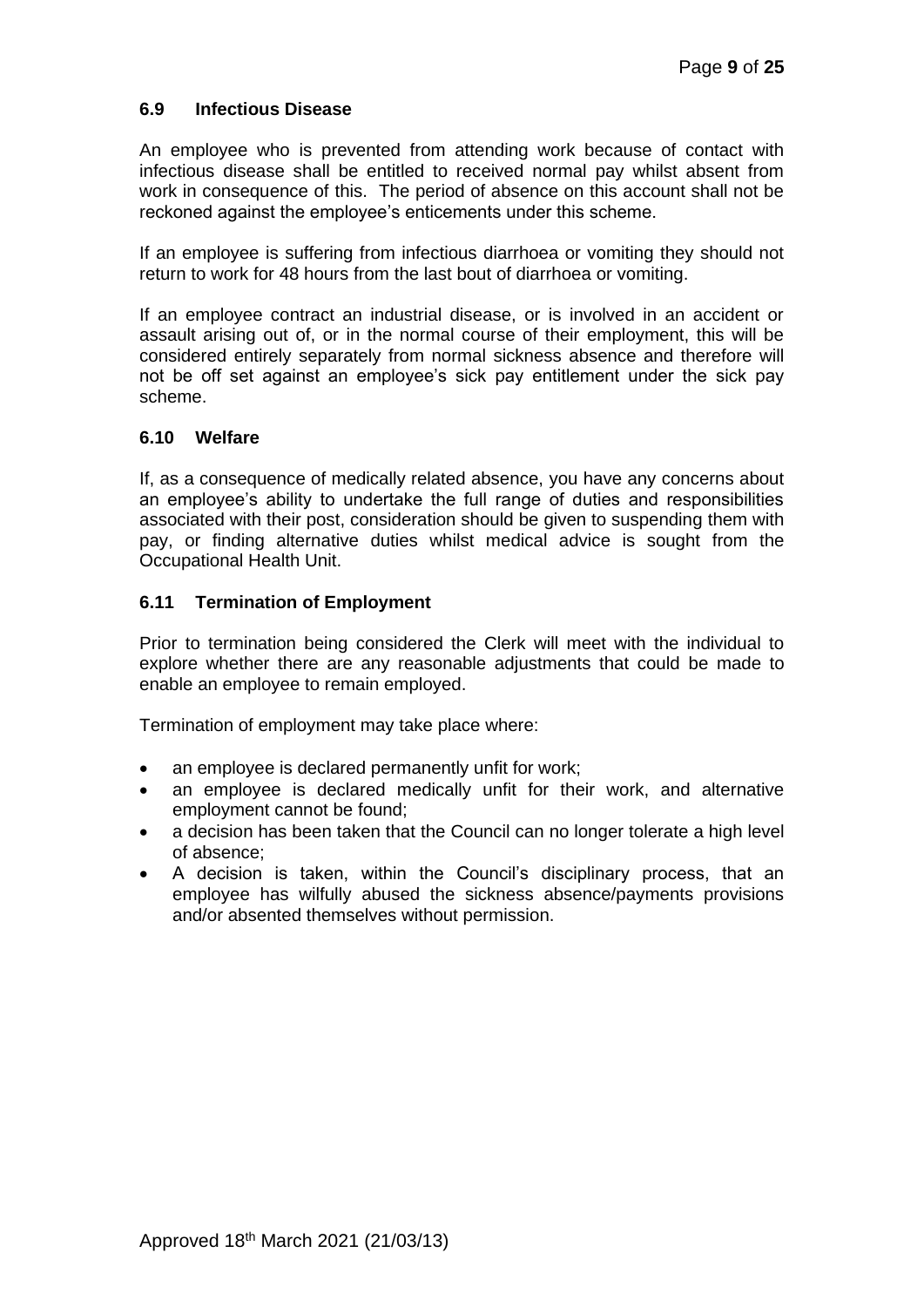### **6.12 Attendance Hearing**

To reach a decision on whether dismissal is appropriate an attendance hearing will be arranged. The employee will be invited in writing to attend the hearing and be notified of their right to be accompanied by a trade union representative or colleague.

The Hearing Panel will comprise of three members of the Staffing Committee, who will make the decision. The Clerk or relevant manager will attend to outline the history of absence and any relevant steps taken and advice received.

All paperwork relating to the hearing will be circulated five days in advance of the hearing, to all parties attending.

At the hearing, once they have considered both the manager's and employee's cases and considered all relevant information the Panel will adjourn to make a decision.

The decision of the Panel must be confirmed to the employee in writing within five working days. The letter should clearly set out:

1. the Panel's decision:

o if a warning has been issued the timescale for this and the level of improvement required;

or

o if the decision is not to take action at this point and to review again in a certain time period, the applicable timescale for this;

or

- o if the decision is to dismiss the employee, inform them of their relevant notice period and provide them with any relevant pension information.
- 2. the employee's right of appeal.

An employee who wishes to appeal must do so in writing to the Clerk. This must be done within 10 working days of the letter informing the employee of the decision to dismiss.

The Clerk will call an extraordinary meeting of the Staffing Committee who will arrange an Appeal Committee consisting of 3 members to hear the appeal, providing that they have had no previous involvement in the matter. An independent advisor may be arranged if appropriate along with a note taker.

The date and time of the appeal will be organised by the Clerk (or Chair of the Staffing Committee, in relation to matters concerning the Clerk).

The Appeal Panel's decision is final.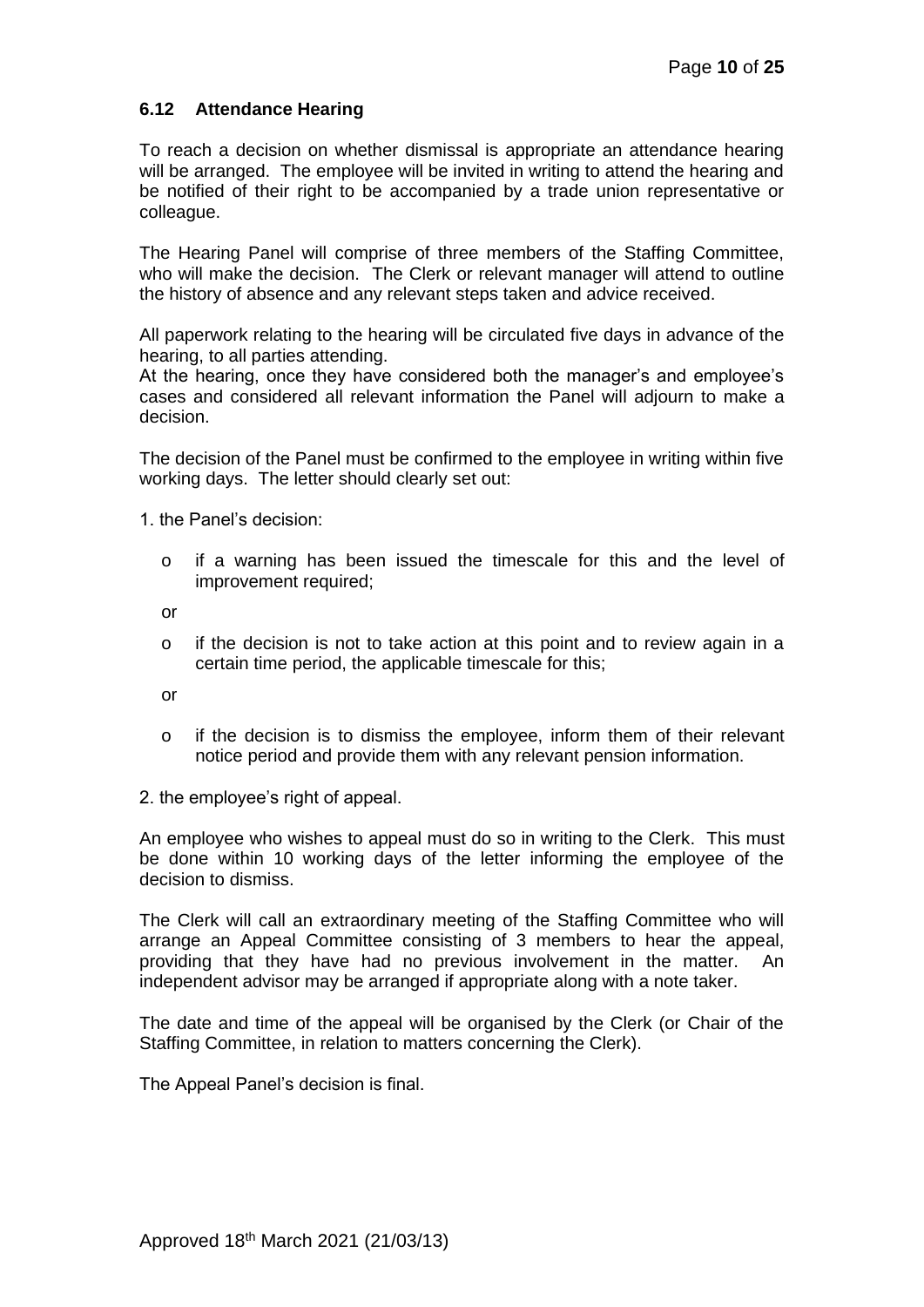### **6.13 Monitoring**

Monitoring is an important part of sickness absence. In order for reports to be issued, it is important that all absence from the workplace is reported. All signed absence forms should therefore be returned as soon as possible after the employee's return to work interview has been conducted. The Clerk will ensure that an absence history is maintained for each employee. These records will provide the base data for the compilation, at regular intervals, of statistics showing the level of sickness absence across the Council.

The sickness monitoring system will also enable the Parish Clerk to identify individual cases where frequent or lengthy absences have occurred, or where patterns of absence have been identified. However, such notifications should be viewed as a secondary means of identifying problems or potential problems.

The Clerk should ensure at all times that comprehensive records are maintained for each employee in relation to contact during and immediately following periods of sickness absence. These details should be maintained on the employee's personal file, and should be treated with sensitivity and confidentiality at all times. Employees will be entitled to access these records on request.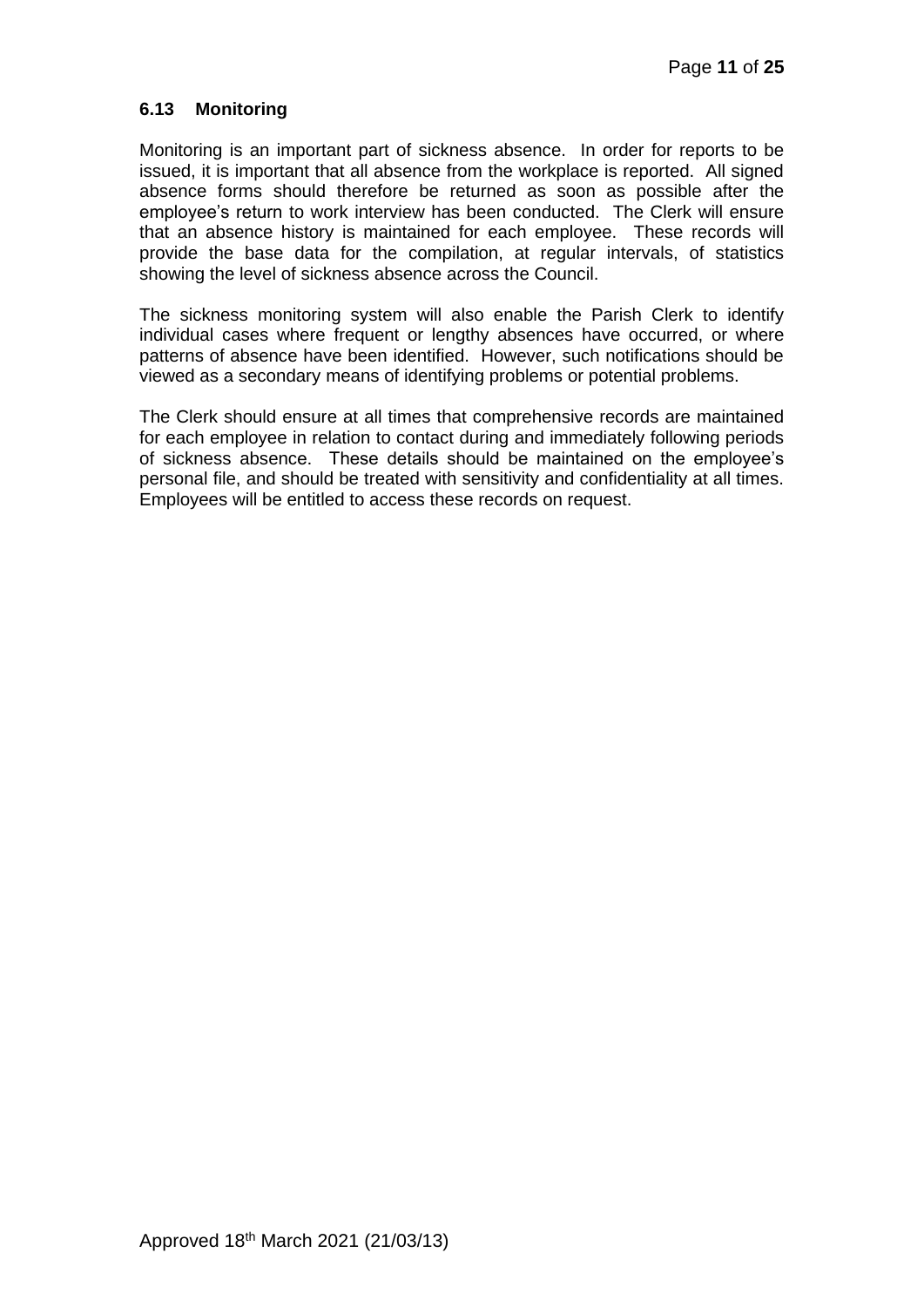## **7 CLERK ABSENCE**

## **7.1 Reporting**

If you are unable to work due to illness/injury you must personally inform the Chairman of the Council of this fact as soon as possible and in any event by no later than the end of the first working day of your absence. When you phone in sick you must make every effort to speak to the Chairman directly. Do not simply leave a message with a colleague or send an email or text. If you need to leave a message for the Chairman then they may contact you during the day to discuss your absence with you. You should provide:

- The nature of the absence:
- The date the injury/illness began (including weekends and holidays);
- The expected duration of the absence; and
- Whether there are any immediate work commitments that need completing/reassigning during the absence.

If the Chairman is unavailable, you should ensure that contact is made with the Vice Chairman of the Council

It is important that you keep in touch with the Chairman about the likely length of your absence so that appropriate arrangements can be made for cover and you should phone in sick on every day of your absence unless either you have previously informed the Chairman that you will be off sick for a particular period of time or your absence is certified by a GP 'Fit Note' (Form Med 3).

Hangovers are not regarded as legitimate reasons to take sickness absence. Absence by reasons of hangovers will be regarded as disciplinary offence which may result in dismissal without notice or payment in lieu. You should be aware of the rules governing the consumption of alcohol set out in the Alcohol and Drugs Policy.

## **7.2 Certification**

The Council requires any absence of more than 4 days to be certified by a 'selfcertification form' (Form SC2).

Any absence of more than a week must be certified by a 'Fit Note' (Forms Med 3 or Med 10).

If the doctor's certificate states that you "may be fit for work" you should inform the Chairman immediately. The Chairman will discuss with you whether there are any additional measures that may be needed to facilitate your return to work, taking into account the doctor's advice. This may take place at a return to work interview or an absence review meeting. If appropriate measures cannot be taken, you will remain on sick leave and the Chairman will set a date to review the situation.

Uncertified absence may be treated as misconduct and will not be paid.

Where any period of sickness absence occurs immediately before or immediately after a period of annual leave then the Council may require such absence to be certified by a GP at your own expense.

Approved 18th March 2021 (21/03/13)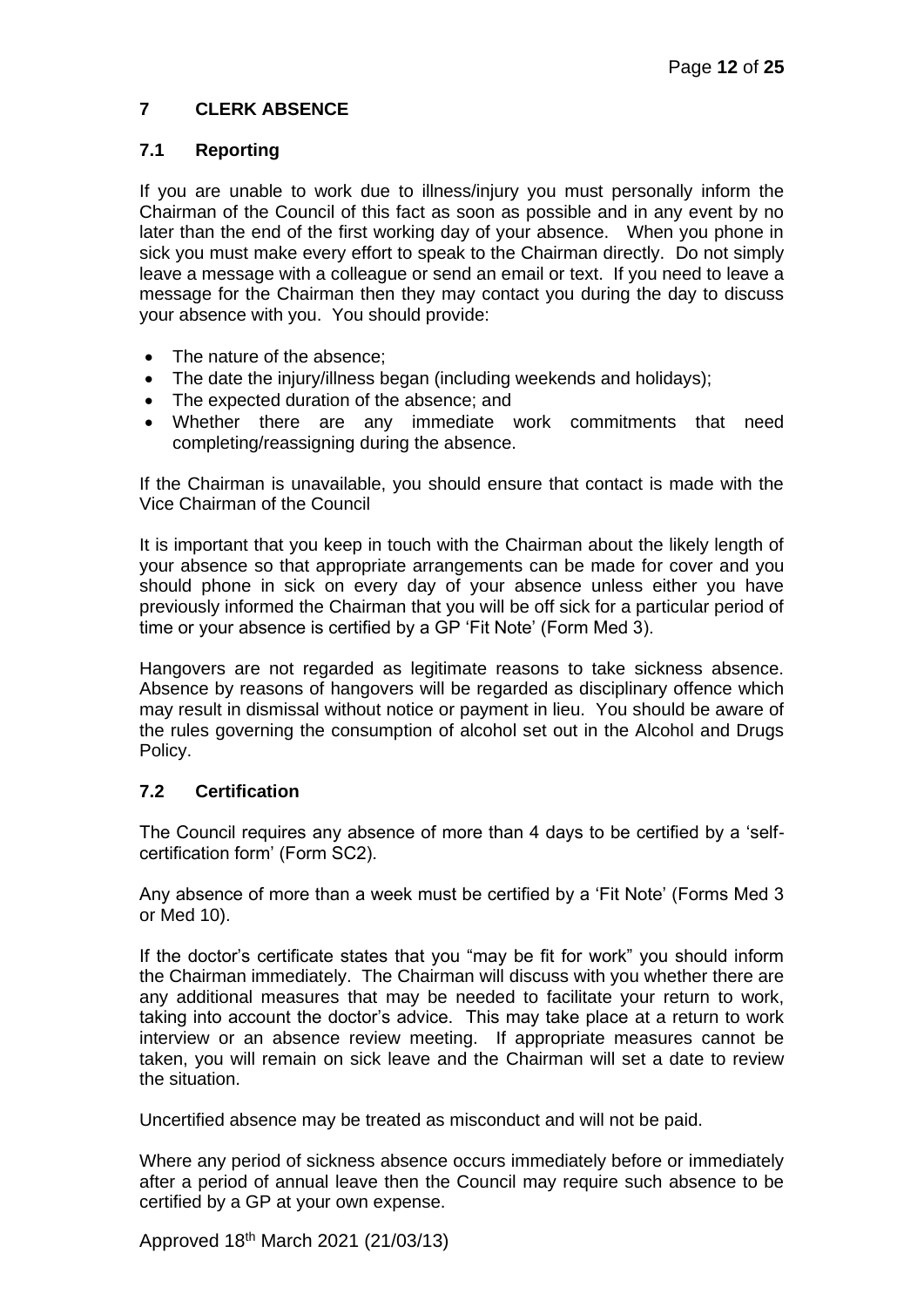## **7.3 Return to Work Meetings**

When you return to work after any period of absence the Chairman will arrange to meet with you unless there is regular absence. This meeting will occur on your first day back, or as soon as possible thereafter. The purpose of this meeting is:

- to provide an opportunity for the Chairman to assess wellbeing and if necessary refer back to a doctor;
- to give you an opportunity to voice any concerns that you may have and/or to identify any domestic, welfare or work related problems in an appropriate forum;
- to ensure that you are aware of work related matters that have occurred during your absence;
- Fill out the sickness declaration form.

## **7.4 Miscellaneous**

It is important that you comply with these procedures in order that:

- the Council can be aware of potential problems and provide assistance to you where necessary;
- any sick pay to which you would otherwise be entitled is not withheld or refused.

Records retained in respect of sickness absence will be treated with sensitivity and confidentiality and at all times in accordance with the provisions of prevailing Data Protection Legislation. You will be entitled to access your records on request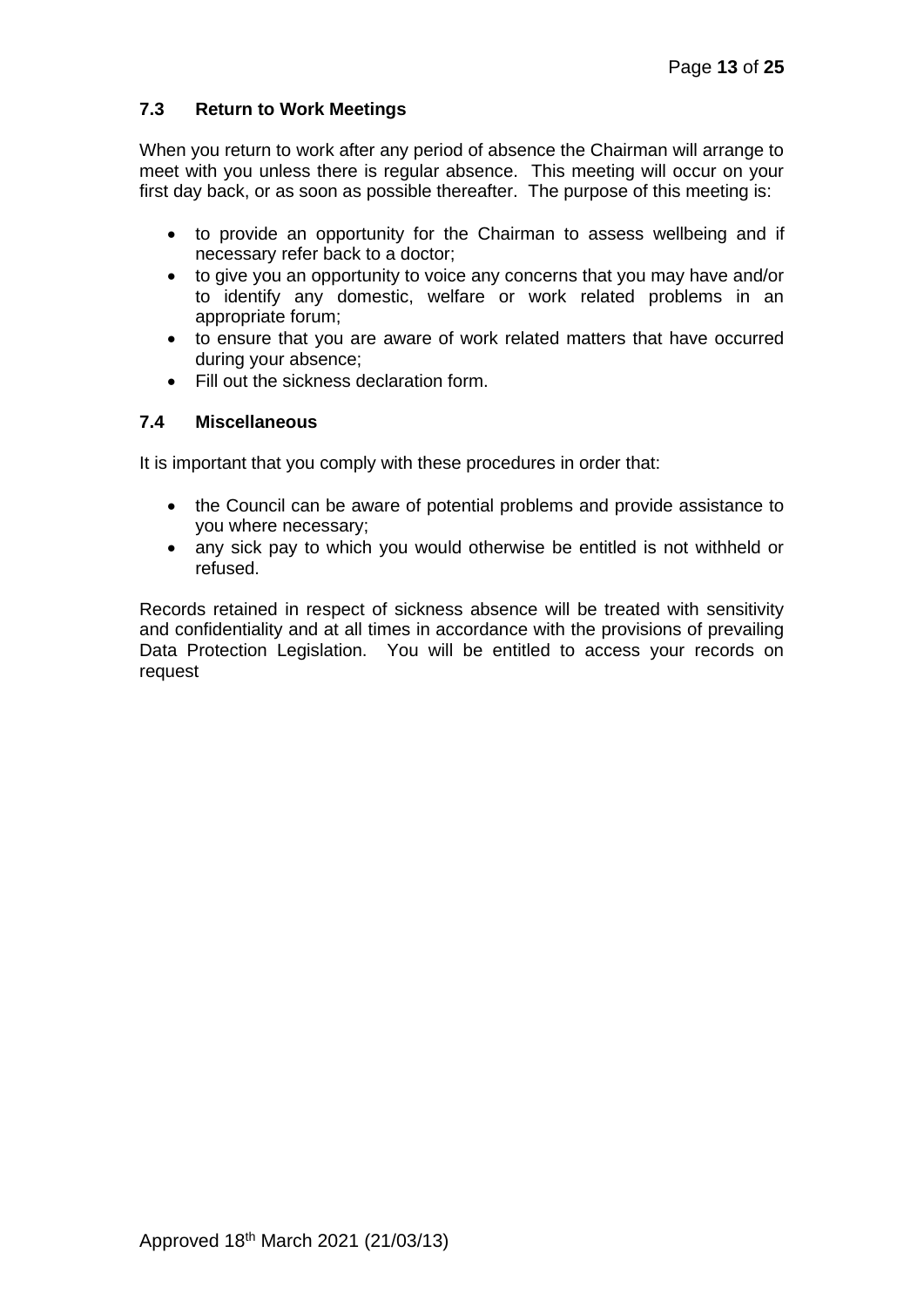#### **8 PARISH CLERK ABSENCE: GUIDELINES FOR THE CHAIRMAN**

#### **8.1 General Issues**

The Chairman is responsible for the management of sickness absence of the Clerk and should therefore ensure that they are aware of, and comply with, the Council's procedure for reporting absence from the workplace.

Where the Clerk has failed to follow established procedures in respect of notification of absence or the provision of medical certificates etc. they should be reminded of their obligations and, if appropriate, notified that further noncompliance may result in the initiation of disciplinary action. Where there is concern that the Clerk has wilfully abused the sickness absence provisions or absented themselves from work without satisfactory reason or explanation the matter should be referred to the Staffing Committee for consideration regarding using the disciplinary procedure for investigation and appropriate action.

If the Clerk is ill while they are on holiday, this time should be regarded as sick leave provided that they can provide a doctor's certificate. Post-dated certificates, i.e. covering a period prior to the doctor's appointment, will not be accepted.

Where a public holiday falls during a period of sickness absence the Clerk concerned will continue to receive sick pay; however no substitute public holiday will be given.

Should the Clerk, having been refused annual/flexi leave, subsequently report sick for the period requested, the Chairman should carefully investigate the circumstances. The Chairman may wish to consider requiring the Parish Clerk submit a doctor's certificate for the period in question. Where this is the case any cost incurred will be reimbursed providing the Clerk is able to submit a receipt.

It is not expected that the Chairman will normally contact employees at home during periods of self-certificated absence although there may be occasions when this is necessary as a result of issues arising at work. The timing of contact with the Clerk at home during periods of certificated absence must be a matter of judgement with consideration being given to the nature of the absence, the importance of the job, the problems of providing cover, the employee's previous absence record, and the effects of the absence on service provision and other employees.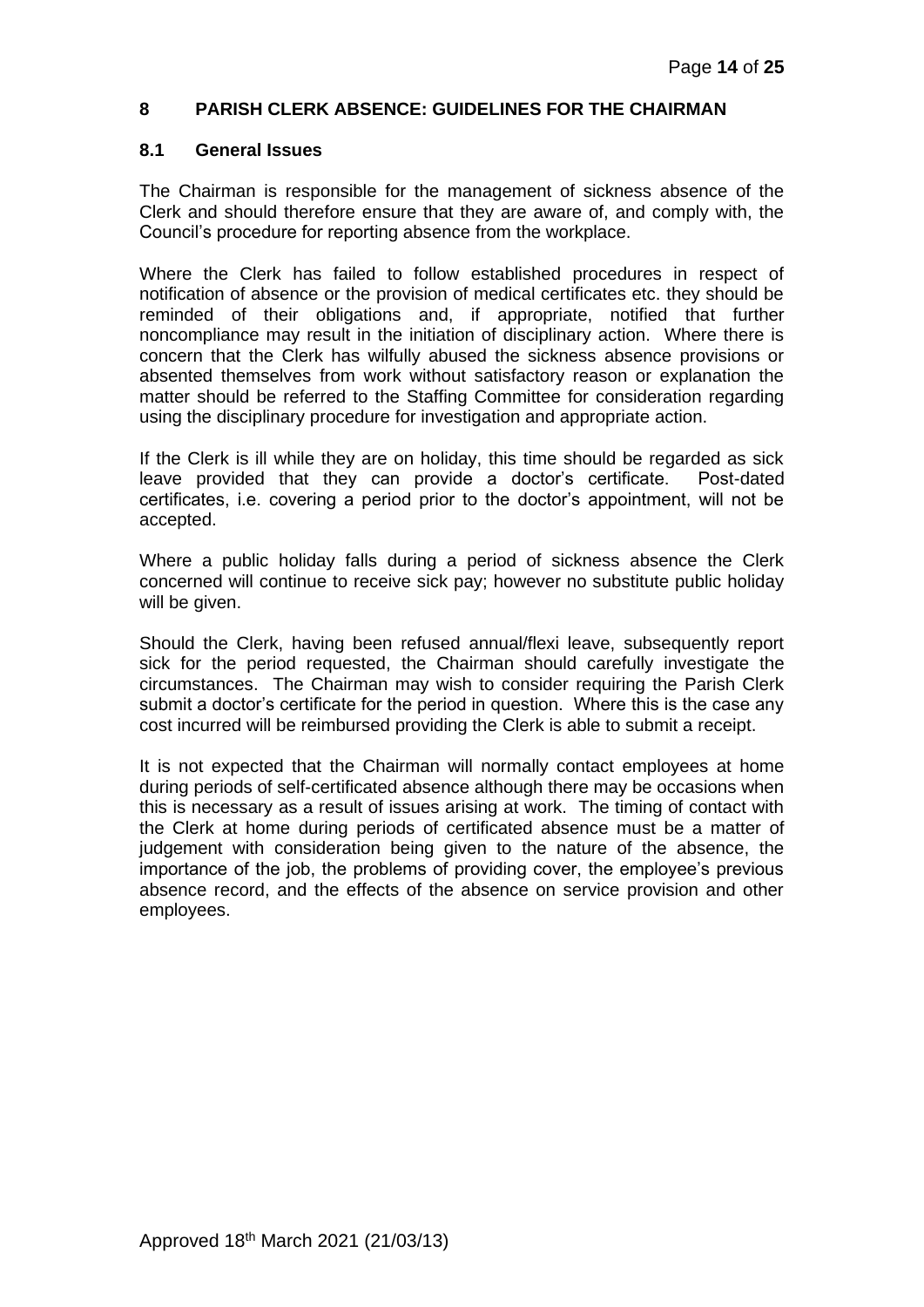## **8.2 Return to Work Meetings**

Effective absence management depends upon the availability of relevant information, and the Chairman should therefore arrange to hold a return to work meeting with employees following each period of absence. Return to work meetings present an informal opportunity to establish the cause of the absence, indicates to the Clerk an interest in their welfare, and allows the Chairman to establish whether the Parish Clerk requires any further help or support. The meeting can also provide the opportunity for the Chairman to alert the Clerk to concerns that the Chairman may have in respect of situations where an unsatisfactory absence record is developing.

The Chairman will need to complete a Return to Work Form (found at Appendix 1) after every period of absence (including half days).

Meetings should be arranged as soon as practicable and preferably within two days.

In some cases, the discussion will only need to be brief. In other more complex cases, perhaps where there is a history of a high level of sickness absence, the meeting will need to be more involved. The Clerk can refuse, if they wish, to provide information at the return to work discussion. Where this is the case, the Chairman should attempt to identify with the Clerk the reasons for this refusal. If the Clerk does refuse to cooperate in the return to work discussion, the Chairman should record the attempts to conduct this discussion and the Clerk's refusal.

#### **8.3 Long Term Absence**

All cases of long-term absence will be treated sympathetically and every assistance will be given to the Clerk to return to work. The Chairman should maintain contact with the Clerk and advise them that they should keep the Council informed of any developments relating to their condition.

To ensure that the Council has access to guidance and advice in respect of the best course of action to follow, the Clerk if absent for a continuous period of four weeks may, depending on the nature of the absence in question, be invited to attend an absence review meeting. Following the meeting it may be necessary to refer them to the Council's Occupational Health Physician. Where the Occupational Health Physician makes a recommendation, which may affect the Clerk's continued employment, the Chairman should arrange to meet with them to discuss the alternative options. The Clerk may wish to have the support of a trade union representative or a work colleague present during such a meeting, and this should be positively encouraged.

While a return to work following a period of prolonged absence may be facilitated by temporary redeployment or phased re-introduction, i.e. job sharing or part-time working, the Clerk can be advised that the Chairman will discuss these options with them, and if appropriate ensure that support mechanisms necessary for this to occur are provided. Such arrangements will be for a defined period and will be subject to joint review.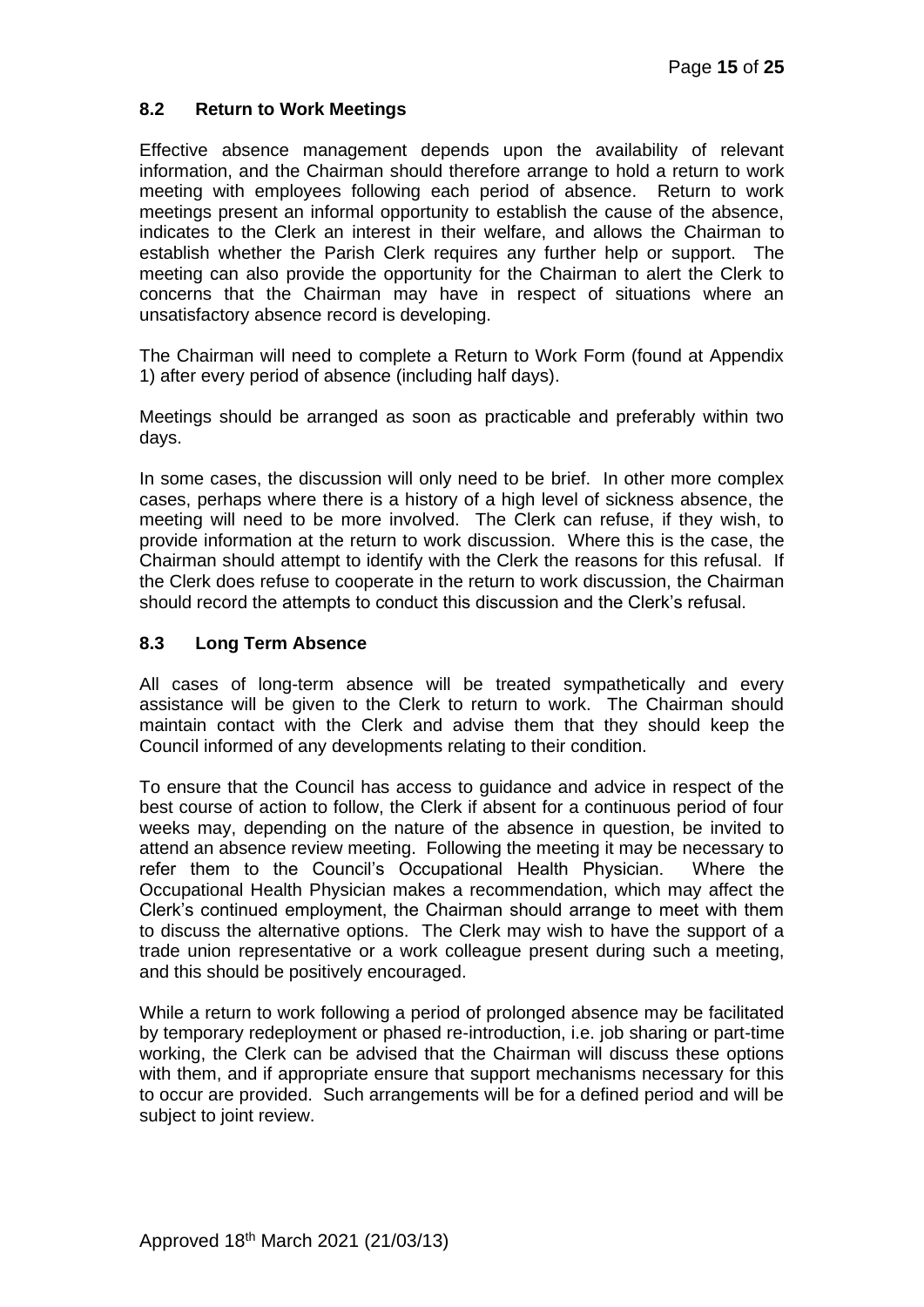## **8.4 Alternative Work**

The Council may consider agreeing changes to the Clerk's duties or other working arrangements when it becomes clear that due to sickness or injury they will not be able to return to normal working. Any such changes will be subject to the needs of the business and there is no guarantee that permanent arrangements of this sort will be possible.

Where duties or working hours are varied in this way when the job being done by the employee will need to be reassessed to determine the appropriate level of remuneration. This will then need to be agreed with the employee. If an agreement is not reached then the Council may proceed to dismiss the employee in accordance with the procedure for long-term sickness absence.

## **8.5 Phased Return to Work**

As the Clerk recovers from illness or injury it may be possible for them to undertake a limited range of duties as a preparation for returning to normal work. The Council will try whenever appropriate in light of medical advice to allow for a phased return to work from any long-term illness. This may involve reducing the employee's hours, or the scope of their duties or both. The purpose of a phased return, however, is to provide a bridge between sickness absence and normal working and so any such arrangements will be time-limited and will not normally extend over more than three months.

## **8.6 Frequent Intermittent Absence**

Although there will be informal return to work interviews after all periods of absence, after four episodes of absence or a total of ten days short term sickness absence within any period of twelve months, the Chairman will be required to institute a more formal review of attendance and reasons for absence with an employee. The Chairman should therefore arrange to meet with the Clerk whose absence record matches or exceeds the above criteria.

During the interview, the Chairman should draw the Clerk's attention to their poor attendance record, and the problems that their absences are causing for the Council and other employees. Where no underlying medical condition is disclosed, the Clerk must be advised that their attendance record will be monitored (over a period of not less than three months) and that significant improvement will be required. In addition, the Clerk must be warned that if no such improvement is forthcoming, serious consideration will be given to reviewing their employment situation. This must be confirmed in writing to the Clerk and a copy placed on the Clerk's personal file.

Return to work interviews must continue to be carried out following any absences which occur during this monitoring period. These interviews will afford the Chairman the opportunity to remind the employees of the Council's concerns.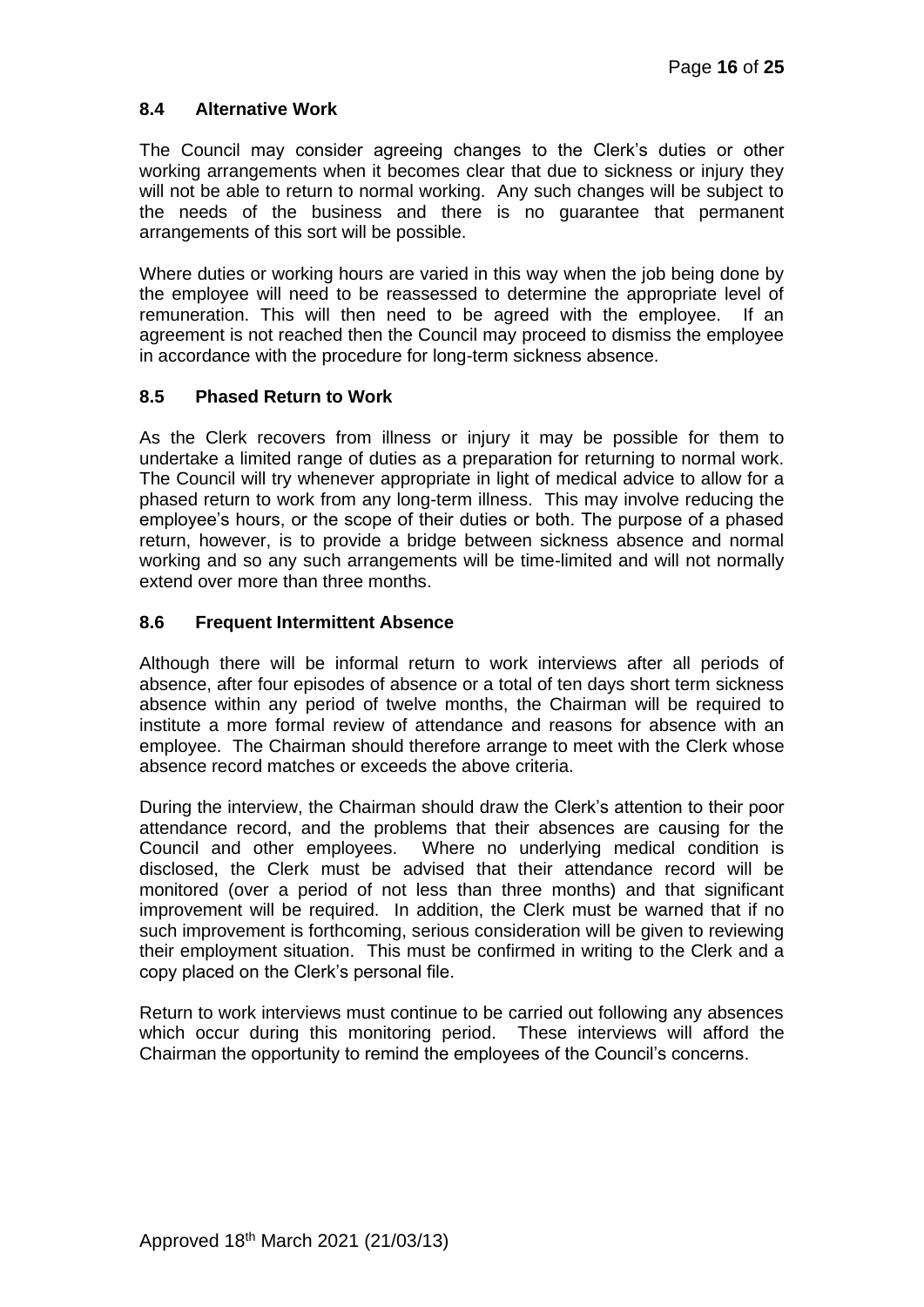If, after the period of monitoring has elapsed, no significant improvement in attendance has been effected, a further interview must be arranged. At this interview, the Clerk must once again be reminded of the problems caused by the absences and asked if they wish to disclose any underlying medical condition or problem of which the Chairman should be aware. If such a condition is disclosed, a medical referral should be arranged. Where no underlying medical condition exists, the Clerk should be told that their attendance record will be subject to a further period of monitoring (of not less than three months) and that their employment may be terminated if the required improvement is not effected. The Clerk has the right to be accompanied to the meeting by a trade union representative or a work colleague.

Where levels of attendance improve satisfactorily during periods of informal and/or formal monitoring, the Clerk must be reminded that they will be expected to maintain these levels of attendance. Failure to do so will result in further monitoring and/or the initiation of formal action.

## **8.7 Personal, Domestic or Work Related Problems**

Where the Clerk reveals that their absence has been a consequence of personal, domestic or work related problems, the Chairman should endeavour to discuss with them any relevant details which they wish to disclose. Although the Clerk may have genuine concerns about revealing sensitive or personal information, they should be reminded of the fact that such matters will be treated confidentially, and that the Council cannot assist them if it is not made aware of the problem. Should the Clerk wish to discuss matters with someone other than the Chairman, the Chair of the Staffing Committee or other Member can be contacted for a confidential interview.

Once the problem has been clearly identified, appropriate assistance can be afforded to the employee. It is not possible, in a guidance document such as this, to cover all circumstances, but special leave, temporary adjustments in working arrangements or referral to specialist agencies are available options.

## **8.8 Alcohol/Drug Dependency**

Where the Clerk discloses that their absences are a consequence of alcohol or drug related problems they will be encouraged to seek help and treatment voluntarily through the Council's Occupational Health Service or through resources of their own choosing. Employees will be granted, if necessary, leave to undergo treatment and any such leave will be regarded as sick leave within the terms of the Council's sick pay scheme, with the monitoring of progress by the Occupational Health Service.

Should the Clerk refuse or discontinue any programme of assistance designed for them, then any unacceptable behaviour or inadequate standard of work will be dealt with on its merits through referral to the Staffing Committee for consideration to implement the Council's Disciplinary Procedure.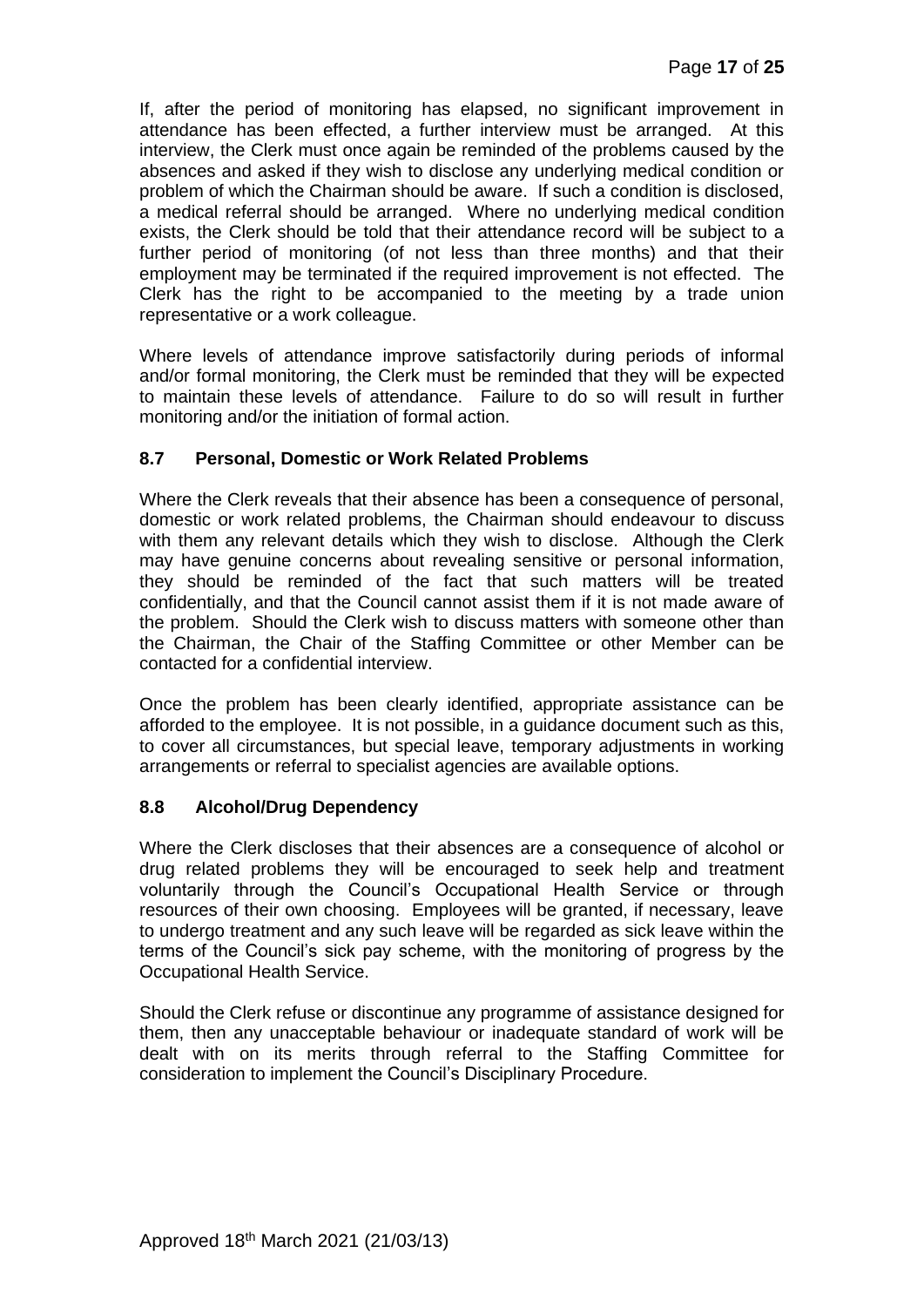### **8.9 Infectious Disease**

An employee who is prevented from attending work because of contact with infectious disease shall be entitled to received normal pay whilst absent from work in consequence of this. The period of absence on this account shall not be reckoned against the employee's enticements under this scheme.

If an employee is suffering from infectious diarrhoea or vomiting they should not return to work for 48 hours from the last bout of diarrhoea or vomiting.

If an employee contract an industrial disease, or is involved in an accident or assault arising out of, or in the normal course of their employment, this will be considered entirely separately from normal sickness absence and therefore will not be off set against an employee's sick pay entitlement under the sick pay scheme.

#### **8.10 Welfare**

If, as a consequence of medically related absence, you have any concerns about an employee's ability to undertake the full range of duties and responsibilities associated with their post, consideration should be given to suspending them with pay, or finding alternative duties whilst medical advice is sought from the Occupation Health Unit.

#### **8.11 Termination of Employment**

Prior to termination being considered the Chairman will meet with the Clerk to explore whether there are any reasonable adjustments that could be made to enable the Clerk to remain employed.

Termination of employment may take place where:

- the Clerk is declared permanently unfit for work, or
- the Clerk is declared medically unfit for their work, and alternative employment cannot be found, or
- a decision has been taken that the Council can no longer tolerate a high level of absence, or
- a decision is taken, within the Council's disciplinary process, that the Clerk has wilfully abused the sickness absence/payments provisions and/or absented themselves without permission.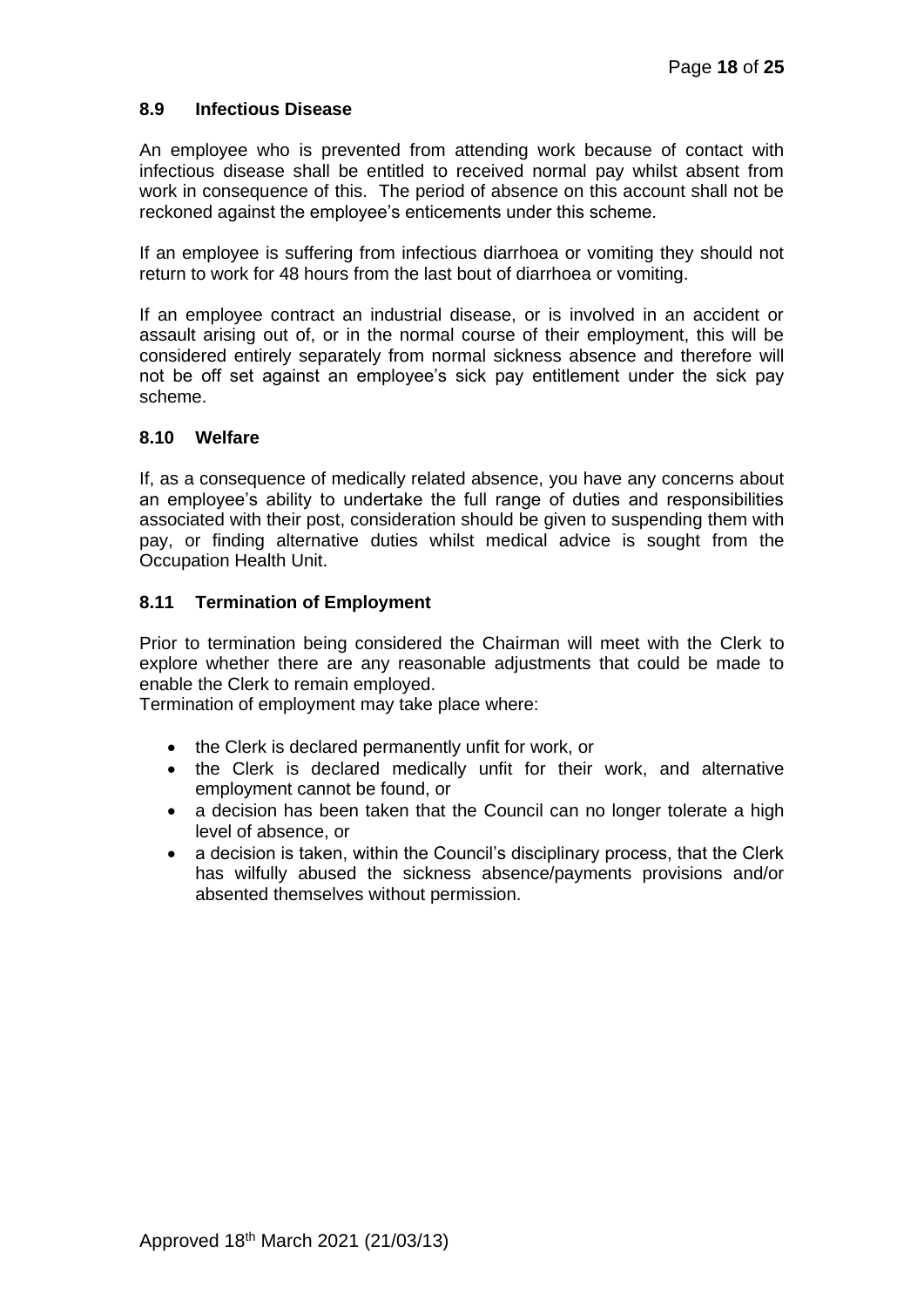### **8.12 Attendance Hearing**

To reach a decision whether dismissal is appropriate an attendance hearing will be arranged. The Clerk will be invited in writing to attend the hearing and be notified of their right to be accompanied by a trade union representative or colleague.

The Hearing Panel will comprise of three members of the Staffing Committee, who will make the decision. The Chairman will attend to outline the history of absence and any relevant steps taken and advice received.

All paperwork relating to the hearing will be circulated five days in advance of the hearing, to all parties attending.

At the hearing, once they have considered both the Chairman's and Clerk's cases and considered all relevant information the Panel will adjourn to make a decision.

The decision of the Panel must be confirmed to the Clerk in writing within five working days. The letter should clearly set out:

1. the Panel's decision:

• If a warning has been issued the timescale for this and the level of improvement required;

or

If the decision is not to take action at this point and to review again in a certain time period, the applicable timescale for this;

or

• If the decision is to dismiss the employee, inform them of their relevant notice period and provide them with any relevant pension information.

2. the Clerk's right of appeal.

If the Clerk wishes to appeal they must do so in writing to the Chairman of the Staffing Committee. This must be done within 10 working days of the letter informing the employee of the decision to dismiss.

The Chairman of the Staffing Committee will call an extraordinary meeting of the Staffing Committee who will arrange an Appeal Committee consisting of 3 members to hear the appeal, providing that they have had no previous involvement in the matter. An independent advisor may be arranged if appropriate along with a note taker.

The date and time of the appeal will be organised by the Chairman of the Staffing Committee.

The Appeal Panel's decision is final.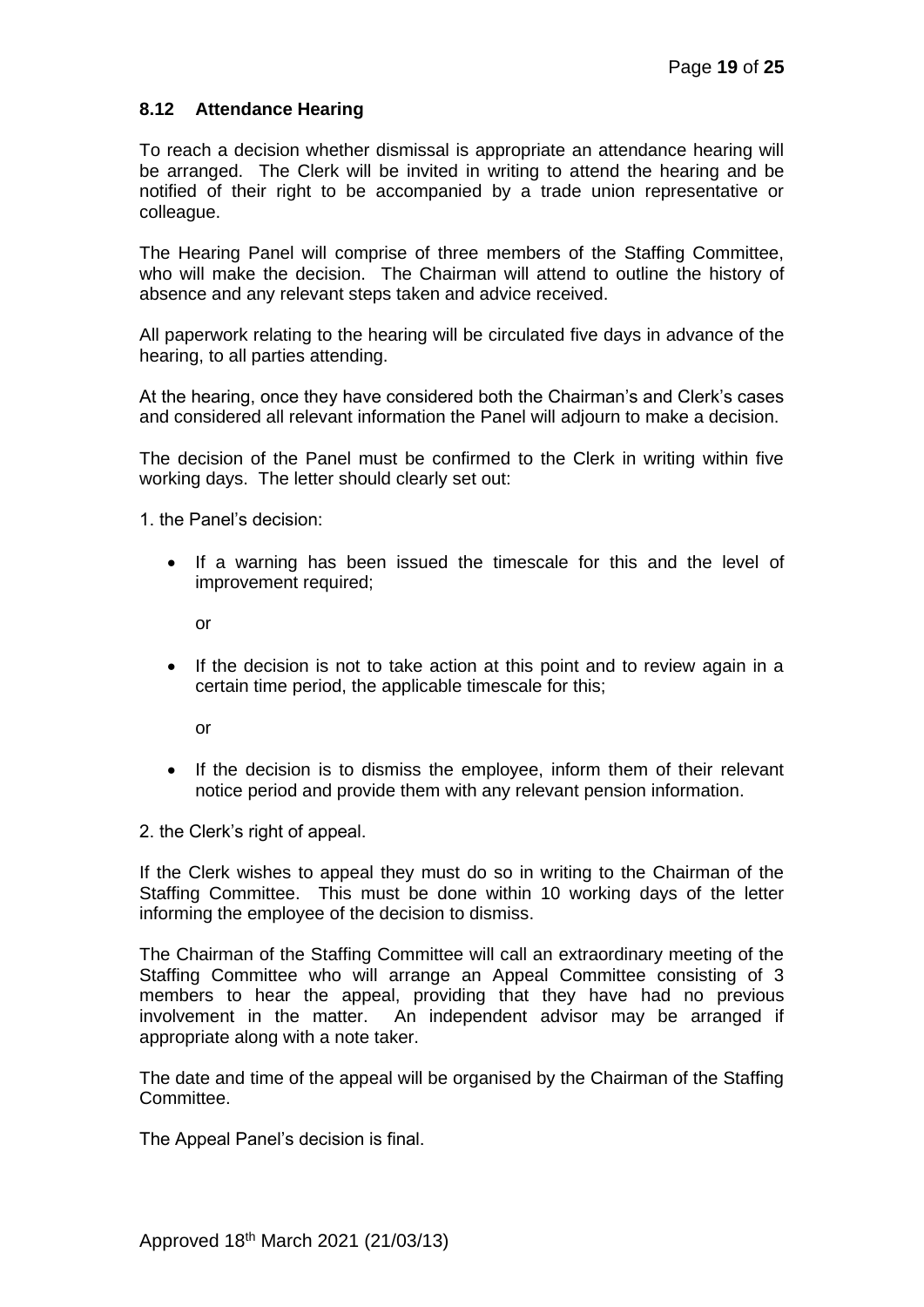### **8.13 Monitoring**

Monitoring is an important part of sickness absence. In order for reports to be issued to managers, it is important that all absence from the workplace is reported. All signed absence forms should therefore be returned as soon as possible after the employee's return to work interview has been conducted. The Chairman will ensure that an absence history is maintained for each employee. These records will provide the base data for the compilation, at regular intervals, of statistics showing the level of sickness absence across the Council.

The sickness monitoring system will also enable the Chairman to identify Individual cases where frequent or lengthy absences have occurred, or where patterns of absence have been identified. However you should view such notifications as a secondary means of identifying problems or potential problems.

You should ensure that at all times you maintain comprehensive records for the Clerk in relation to contact during and immediately following periods of sickness absence. These details should be maintained on the Clerk's personal file, and should be treated with sensitivity and confidentiality at all times. The Clerk will be entitled to access these records on request.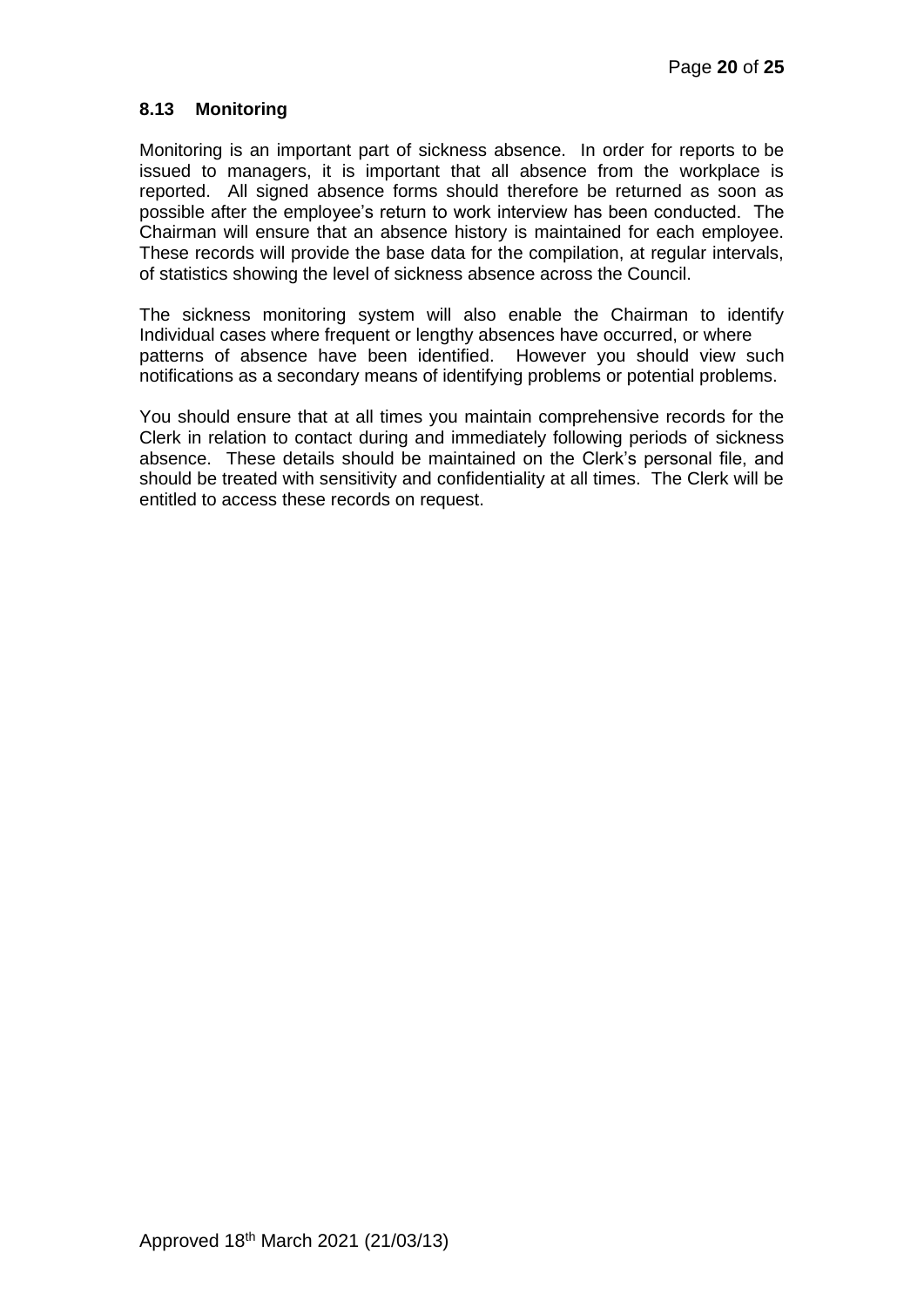#### **Appendix 1**



# **Carn Brea Parish Council**

**Return to Work Discussion**

| Name of employee:                                                                        |                                                                                                 |
|------------------------------------------------------------------------------------------|-------------------------------------------------------------------------------------------------|
| Name (s) of others present:                                                              |                                                                                                 |
| Date:                                                                                    |                                                                                                 |
| Time:                                                                                    |                                                                                                 |
| Period of Sickness Absence:                                                              | From:                                                                                           |
|                                                                                          | To:                                                                                             |
| Number of Working Days Absent:                                                           |                                                                                                 |
| Did the employee follow the correct<br>absence reporting procedure?                      | $\Box$ Yes<br>$\square$ No                                                                      |
| Has a medical certificate been<br>provided?                                              | Yes<br><b>No</b><br>п<br>If yes, delete as appropriate:<br>Self Certificate/Doctors Certificate |
| Words like "illness" and "unwell" are not enough)                                        | State briefly why the employee was unfit for work (Specify nature of illness or injury.         |
| Was the absence a result of an<br>injury at work or work related<br>accident or illness? | Yes<br>П<br><b>No</b><br>П                                                                      |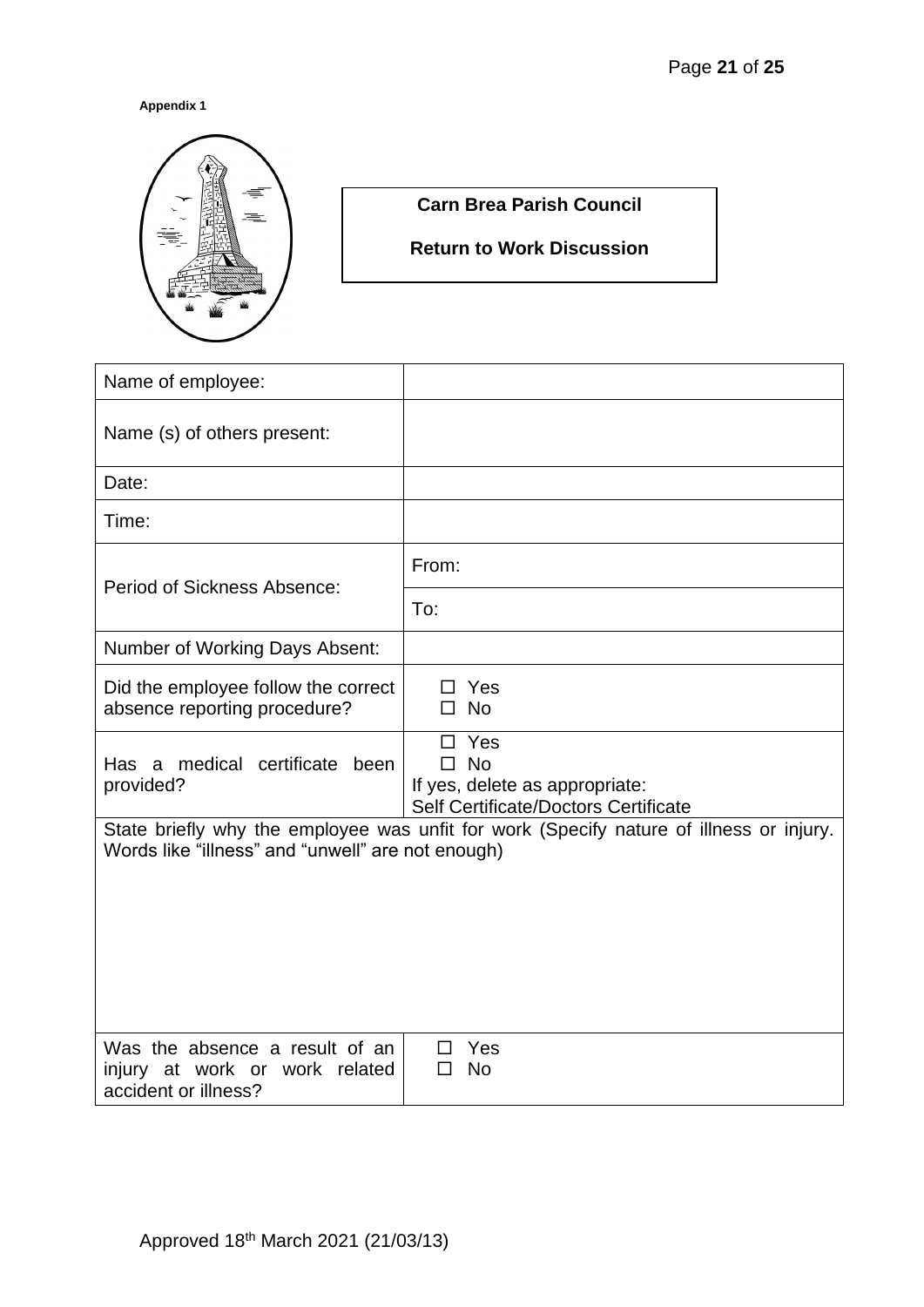| If Yes please give details:                                                                                                      |                                                                                   |
|----------------------------------------------------------------------------------------------------------------------------------|-----------------------------------------------------------------------------------|
|                                                                                                                                  |                                                                                   |
|                                                                                                                                  |                                                                                   |
| When was the incident reported<br>(date and time)?                                                                               |                                                                                   |
| Who was the incident reported to?                                                                                                |                                                                                   |
| Was the absence the result of an<br>accident where damages may be<br>claimed from a third party (e.g.<br>road traffic accident?) | $\Box$ Yes<br>$\square$ No                                                        |
|                                                                                                                                  |                                                                                   |
| If yes, please give details:                                                                                                     |                                                                                   |
|                                                                                                                                  |                                                                                   |
| Is the employee fit to resume normal                                                                                             | Yes<br>п                                                                          |
| hours and duties?                                                                                                                | $\square$ No                                                                      |
| Is the employee on any medication<br>which may affect your performance                                                           | Yes<br>п<br>$\square$ No                                                          |
| Does the employee feel that there is<br>anything the council can do in<br>support?                                               | $\Box$ Yes<br>$\square$ No                                                        |
| If yes, please give details of the support required:                                                                             |                                                                                   |
|                                                                                                                                  |                                                                                   |
|                                                                                                                                  |                                                                                   |
|                                                                                                                                  |                                                                                   |
| Occupational Health, referral to other support agency, etc.)                                                                     | Summary of actions agreed: (i.e. alterations to working arrangements, referral to |
|                                                                                                                                  |                                                                                   |
|                                                                                                                                  |                                                                                   |
|                                                                                                                                  |                                                                                   |
|                                                                                                                                  |                                                                                   |
| Review date of actions:                                                                                                          |                                                                                   |
| Any other comments:                                                                                                              |                                                                                   |
|                                                                                                                                  |                                                                                   |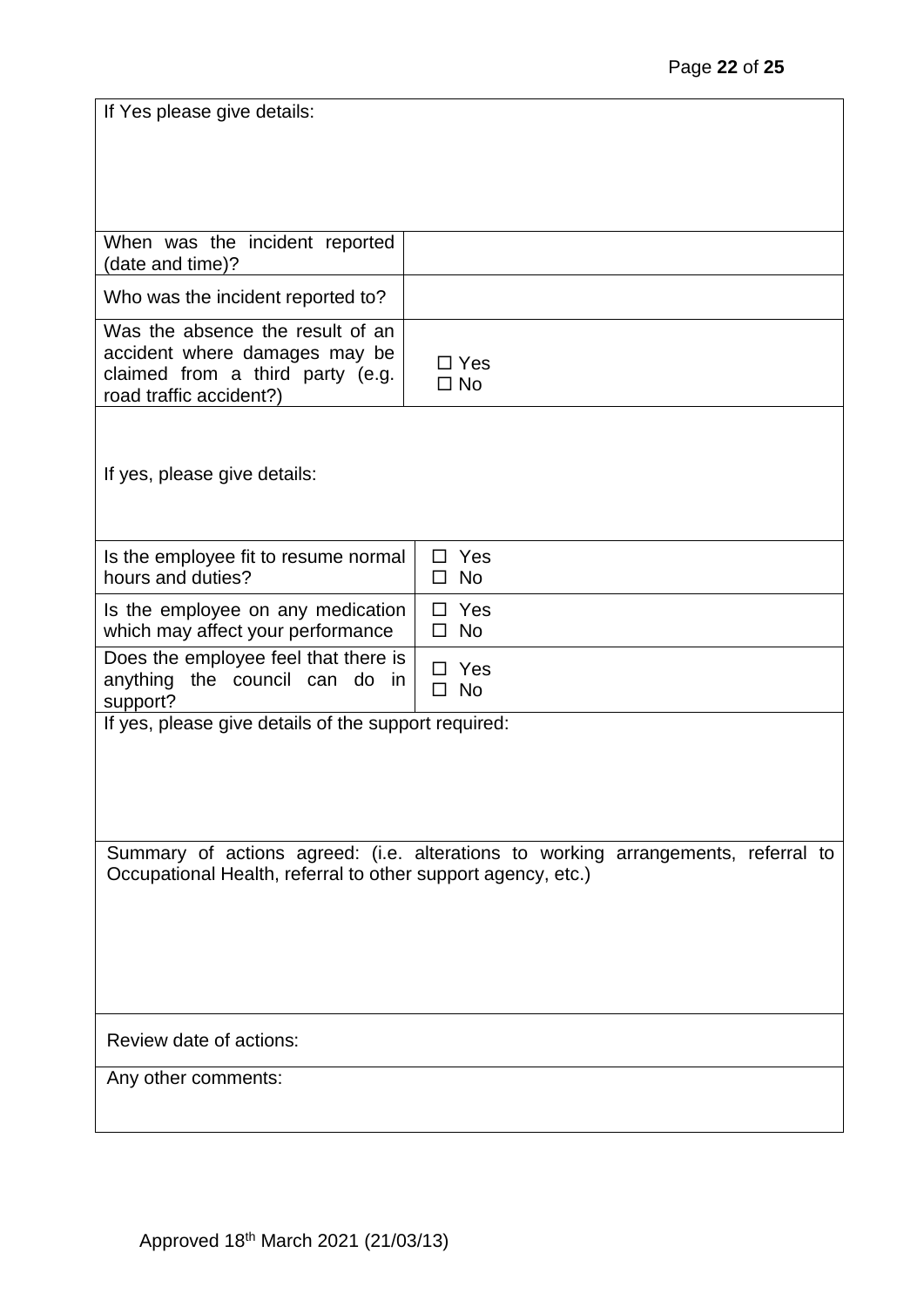| I understand that this information will be used for the purposes of recording and<br>monitoring sickness absence: |
|-------------------------------------------------------------------------------------------------------------------|
|                                                                                                                   |
|                                                                                                                   |
|                                                                                                                   |
|                                                                                                                   |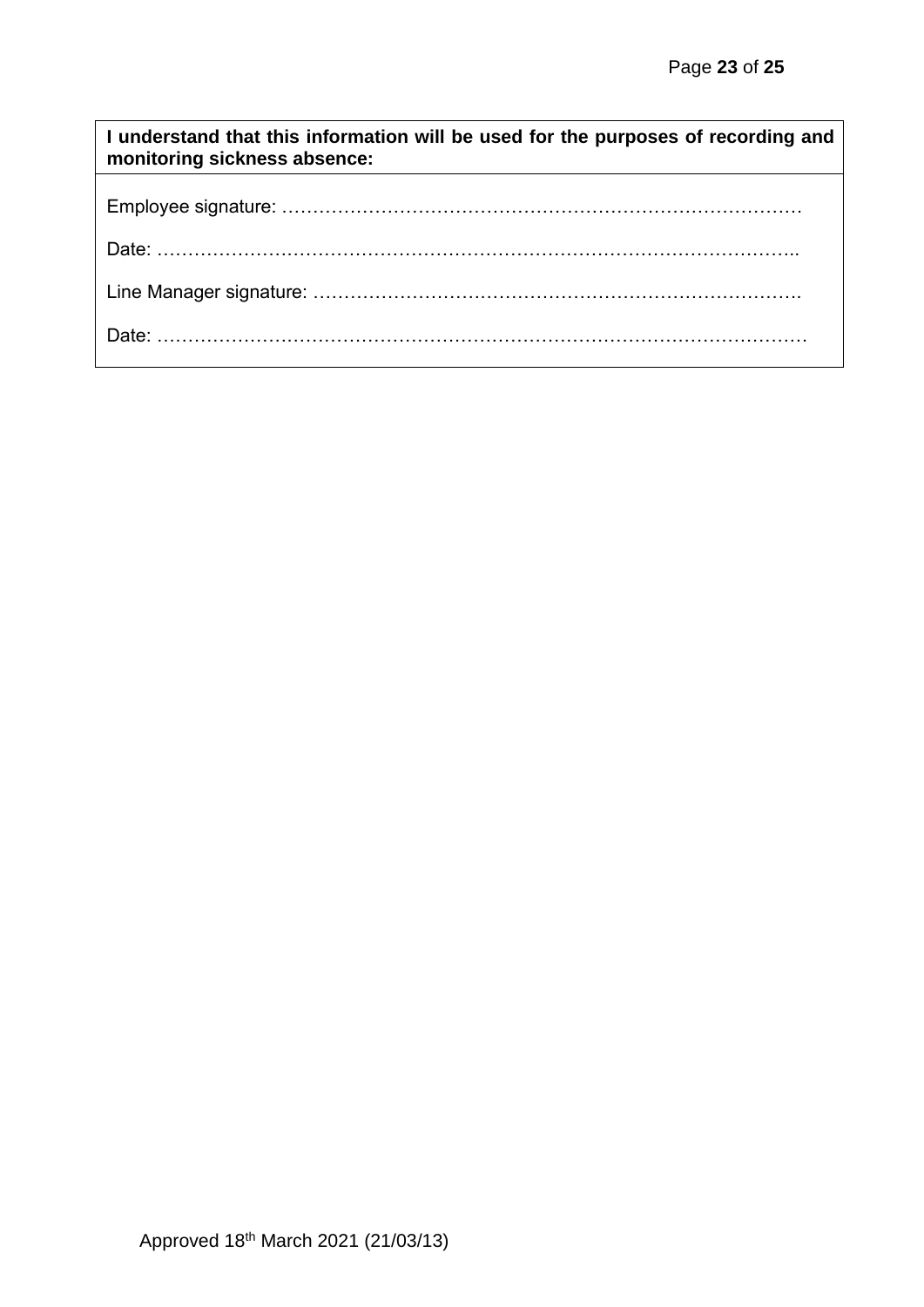

**Carn Brea Parish Council**

**Employee's Statement of sickness**

# **Your Statement**

Surname or family name

First name(s)

**Title** 

National Insurance Number

Date of birth

Please give brief details about your sickness

What date did your sickness begin?

Has your sickness ended?

- □ Yes
- $\square$  No

What date did your sickness end?

What date did you last work before your sickness began?